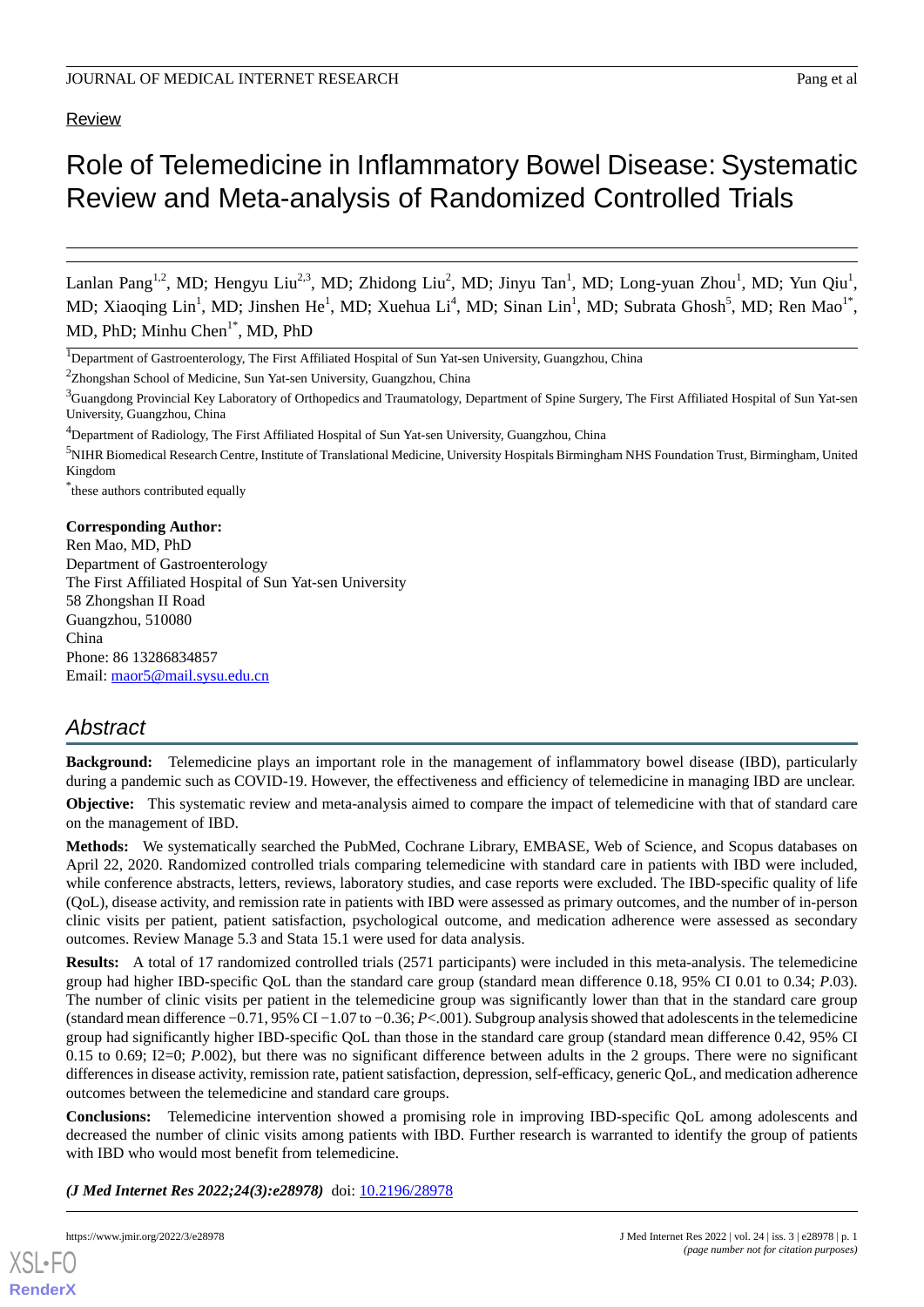#### **KEYWORDS**

telemedicine; inflammatory bowel disease; quality of life; disease activity; mobile phone

# *Introduction*

Inflammatory bowel disease (IBD), including Crohn disease and ulcerative colitis, is a group of chronic inflammatory disorders of the gut. The prevalence of IBD is increasing worldwide, with 3 million cases recorded in the United States in 2015 and 4 million cases projected in Canada by 2030 [\[1](#page-11-0),[2\]](#page-11-1). Because of its recurrent relapsing-remitting nature, IBD exerts a substantial economic and health burden on patients and their families, health organizations, and nations [\[3](#page-11-2),[4\]](#page-11-3). The lack of curative therapy for this condition entails lifelong medication and follow-up that need to be effectively monitored in patients with IBD [[5\]](#page-11-4).

Telemedicine was first defined by the World Health Organization as health care service provided to patients at a distance through information communication technologies (ie, SMS text messaging, web-based applications, real-time telephone) [[6\]](#page-11-5). It is a broad term. Although the specific telemedicine subtypes (telemonitoring, tele-education, and teleconsulting) exhibit significant heterogeneity, they are closely tied together by the concept of remote health care resources delivery [[7\]](#page-11-6). Given the convenience of communication technologies, clinicians have been increasingly using eHealth interventions as a supplementary tool to conduct follow-up and provide education, including disease status and medication instruction. Electronic medical technology has been proven to change the course of certain chronic diseases such as diabetes and asthma [\[8](#page-11-7)-[11\]](#page-12-0). Patients with IBD, commonly diagnosed as having the condition at a young age and deemed to need lifelong follow-up for long-term remission, could also potentially benefit from telemedicine intervention for preventing disease progression and reducing complications and operation rates [[12](#page-12-1)[-14](#page-12-2)]. Telemedicine has played an important role in the management of IBD during the recent COVID-19 pandemic [[15\]](#page-12-3). Specific tools such as the IBD Monitoring Index for Mobile Health have been developed and validated for clinical management [\[16](#page-12-4)[-21](#page-12-5)]. Others tools such as the IBD disk have been adapted to smartphone apps to monitor IBD-associated disability [[22,](#page-12-6)[23](#page-12-7)].

However, there is no consensus on remote health care technology preferences for IBD management because of contradictory results and high heterogeneity among studies. Few studies precisely quantified the magnitude of intervention effects [\[24](#page-12-8)-[26\]](#page-12-9), although many studies demonstrated that telemedicine had a major impact on the management of IBD

[[7](#page-11-6)[,27](#page-12-10),[28\]](#page-12-11). We aimed to estimate the differences between telemedicine and standard care in the management of IBD by conducting a systematic review and meta-analysis of randomized controlled trials (RCTs).

# *Methods*

This study was performed in accordance with the PRISMA (Preferred Reporting Items for Systematic Reviews and Meta-Analyses) guidelines.

#### **Search Strategy and Selection Criteria**

#### *Literature Search Strategy*

Two investigators (LLP and ZDL) independently searched publications in the PubMed, Cochrane Library, EMBASE, Web of Science, and Scopus databases (search date April 22, 2020) using the following search terms: (telemedicine OR telemonitor OR e-health OR telehealth OR telecommunication OR telemanagement OR telecare OR (telephone monitoring) OR telenursing OR ((remote and short) message service) OR (mobile health) OR (mobile applications) OR teleconsultation) AND ((inflammatory bowel disease) OR (ulcerative colitis) OR (Crohn's disease)). The search in the Web of Science, Cochrane Library, and Scopus Google Scholar databases was limited to titles and abstracts. However, no limitations were applied to the search of PubMed and EMBASE. We also manually searched the reference lists and related literature to identify additional publications. The data sets used in this study can be obtained from the corresponding author on request. Records were imported into EndNote X 9.0 software (Clarivate) to eliminate duplications.

#### *Eligibility Criteria and Study Selection*

Two authors (LLP and HYL) independently screened the titles, abstracts, and keywords of the identified articles and selected suitable papers for full review. Disagreements were resolved by a third investigator (ZDL) or by consensus.

The studies included had to meet the following PICOS (participants, interventions, control, outcomes, study design) criteria described in [Textbox 1](#page-2-0) [\[6](#page-11-5)].

The exclusion criteria were as follows: conference abstracts, letters, reviews, laboratory studies, and case reports in which the necessary information could not be extracted; non-English publications; and studies that did not report the outcomes required.

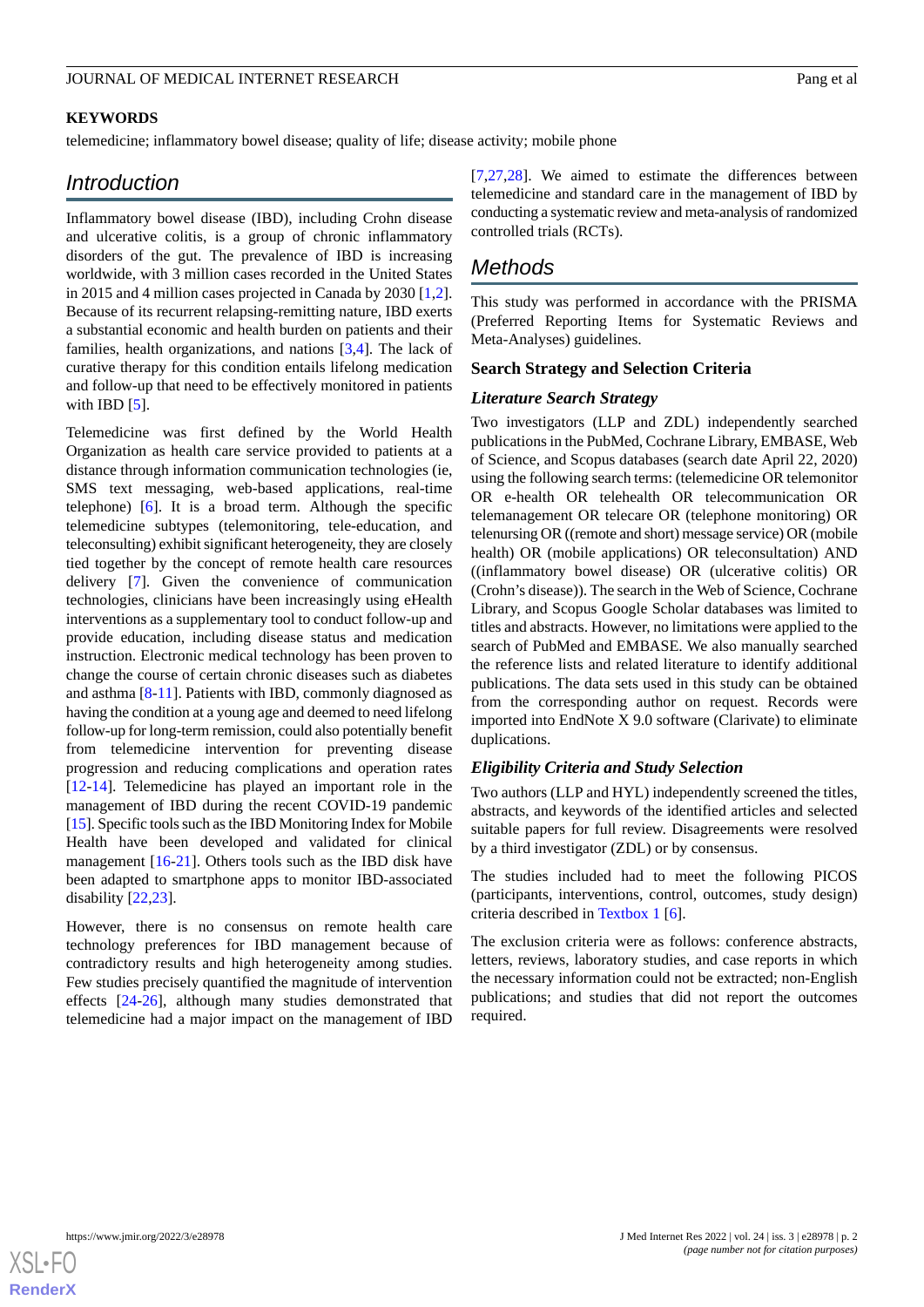<span id="page-2-0"></span>**Textbox 1.** Inclusion criteria.

#### 1. *P (participants)*

Patients diagnosed as having IBD

2. *I (interventions)*

Telemedicine defined as "the use of electronic information and communication technologies for the delivery of health care when there exist distances between patents and health care providers" such as internet, mobile phone applications, and SMS text messaging

3. *C (control)*

Standard care or usual care provided by the medical center according to IBD treatment guidelines

4. *O (outcomes)*

At least one of the following outcomes: inflammatory bowel disease–specific quality of life, disease activity, remission rate, generic quality of life, self-efficacy, depression, medication adherence, patient satisfaction, and the number of clinic visits per patient

5. *S (study design)*

Only randomized controlled trials

#### **Risk of Bias**

Two reviewers (LLP and HYL) independently assessed the quality and risk of bias of the included studies using the Cochrane Handbook of Systematic Reviews of Interventions [[29\]](#page-12-12). In addition, the revised Jadad scale was also applied to assess the quality of the included articles [[30](#page-13-0)]. Any disagreement was resolved by the third reviewer (ZDL).

#### **Data Extraction**

Two authors (LLP and HYL) independently extracted data, and disagreements were resolved by a third investigator (ZDL). Extracted data included first author, publication year, country, participant characteristics (age, gender, disease type, and disease activity status), intervention, follow-up time, and outcomes. The investigators contacted authors to obtain original data not reported in the published papers. If the number of telemedicine intervention groups was more than one, amalgamation of these groups was performed. If outcomes were reported more than once, the updated data would be evaluated on priority.

#### **Outcomes and Definitions**

Primary outcomes in our study included IBD-specific QoL, disease activity, and remission rate. Secondary outcomes included generic QoL, self-efficacy, depression, medication adherence, patient satisfaction, and the number of in-person clinic visits per patient.

Except the number of clinic visits, reported outcomes were measured by specific questionnaires or scales. For instance, IBD-specific QoL was assessed by the IBD questionnaire (IBDQ) [\[31](#page-13-1)]. Disease activity was assessed by the Mayo score, Walmsley index, or Seo index for ulcerative colitis or indeterminate colitis and by the Harvey Bradshaw Index for Crohn disease [\[32](#page-13-2)[-35](#page-13-3)]. Additionally, remission rate was defined as the proportion of patients in clinical remission at the endpoint or during the intervention [\[36](#page-13-4),[37\]](#page-13-5). Patient satisfaction was defined by scales (eg, consultation satisfaction questionnaire) evaluating the acceptance of care provided by clinical staff [[38\]](#page-13-6).

#### **Data Synthesis and Statistical Analysis**

All data were analyzed using Review Manager 5.3 (The Cochrane Collaboration) and Stata 15.1 (StataCorp). We used

 $XS$  $\cdot$ FC **[RenderX](http://www.renderx.com/)** standardized mean difference (SMD) with 95% CI to calculate continuous variables and relative risk with 95% CI to calculate discontinuous variables. Owing to the heterogeneity between the included studies, we used a random-effects model to assess a relatively more conservative estimate of the 95% CI. Heterogeneity was evaluated using the Cochrane *Q* statistic and

 $I^2$  statistic. Subgroup analysis was conducted if needed, focusing on predefined stratification including the follow-up time (<12 months or not) and patient characteristics (adults or adolescents or patients aged above 18 years or not). Funnel plots, Egger test, and Begg test were used to examine potential publication bias.

# *Results*

# **Search Process, Study Characteristics, and Quality Assessment**

A total of 1422 articles were identified after searching the databases, and 2 additional articles were included through search of the references. Of the 711 unique studies obtained after removing duplications, 617 irrelevant articles were eliminated and 94 were assessed in full text. The following publications were excluded: 12 articles because of a lack of accessible full text, 13 because of incomplete data, 7 for being unrelated to the topic, and 11 for failure of randomization; 21 conference abstracts; and 13 reviews. Finally, 17 RCTs were considered potentially eligible and comprised 2571 patients from 2010 to 2020; most of these RCTs were conducted in the United States [[39](#page-13-7)[-45](#page-13-8)], followed by the Netherlands [[46](#page-13-9)[-48](#page-13-10)], New Zealand [[49,](#page-13-11)[50\]](#page-13-12), Denmark [\[12](#page-12-1),[51\]](#page-13-13), the United Kingdom [[52\]](#page-14-0), Spain [[53\]](#page-14-1), Ireland [\[12](#page-12-1)], and Turkey [[13\]](#page-12-13). The process of selecting enrolled studies is shown in [Figure 1.](#page-3-0)

[Table 1](#page-4-0) summarizes the key characteristics of the included studies and participants. The results of the revised Jadad scale for the enrolled studies are also shown in [Table 1](#page-4-0) and indicate that 13 identified studies were of high quality (ranging from 5 to 7). Three of the included studies are from the same clinical trial but report different outcomes. The methodological quality of enrolled studies is shown in [Figure 2](#page-7-0) and [Figure 3](#page-7-1).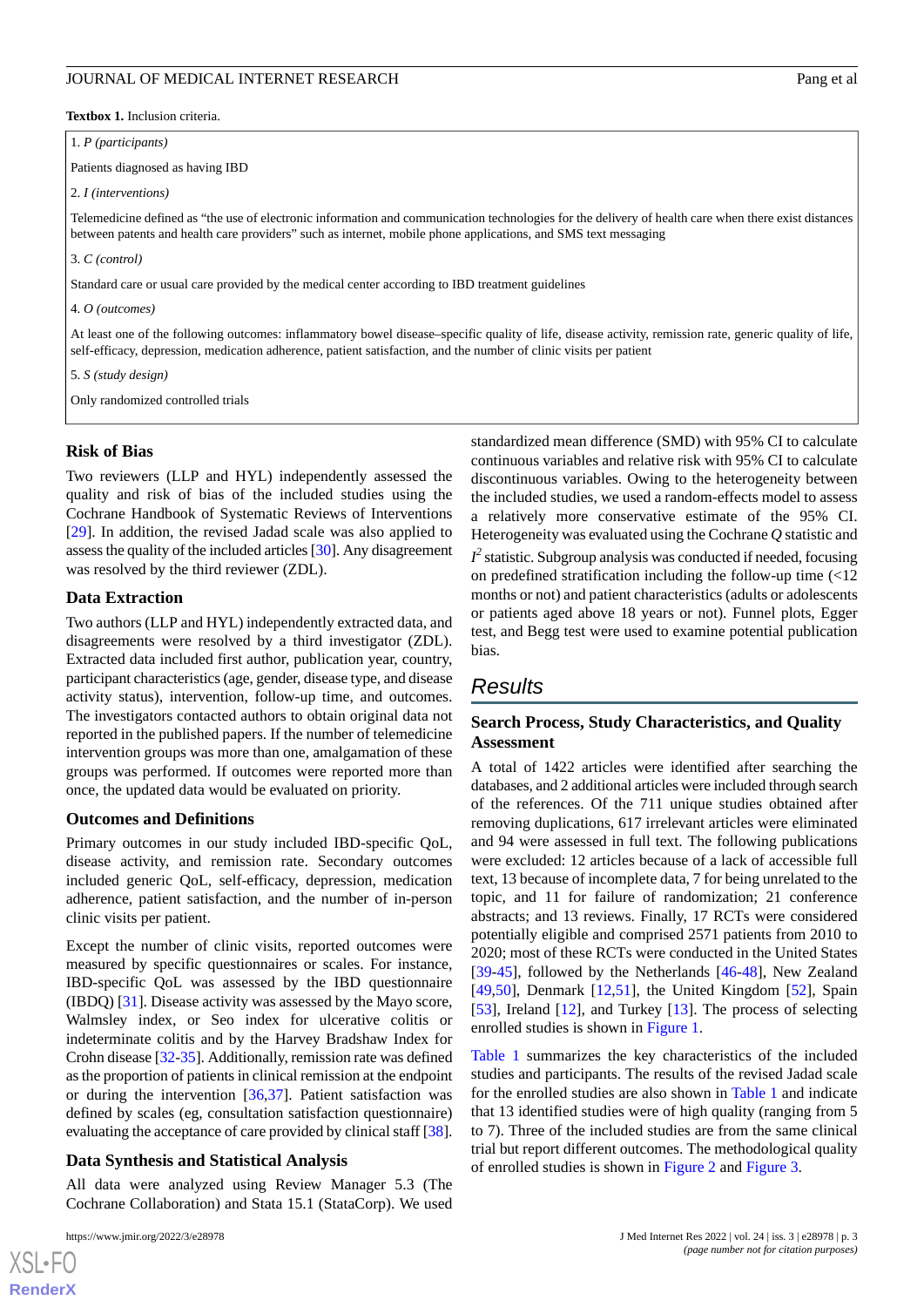<span id="page-3-0"></span>Figure 1. Flow diagram of the selection of enrolled studies.



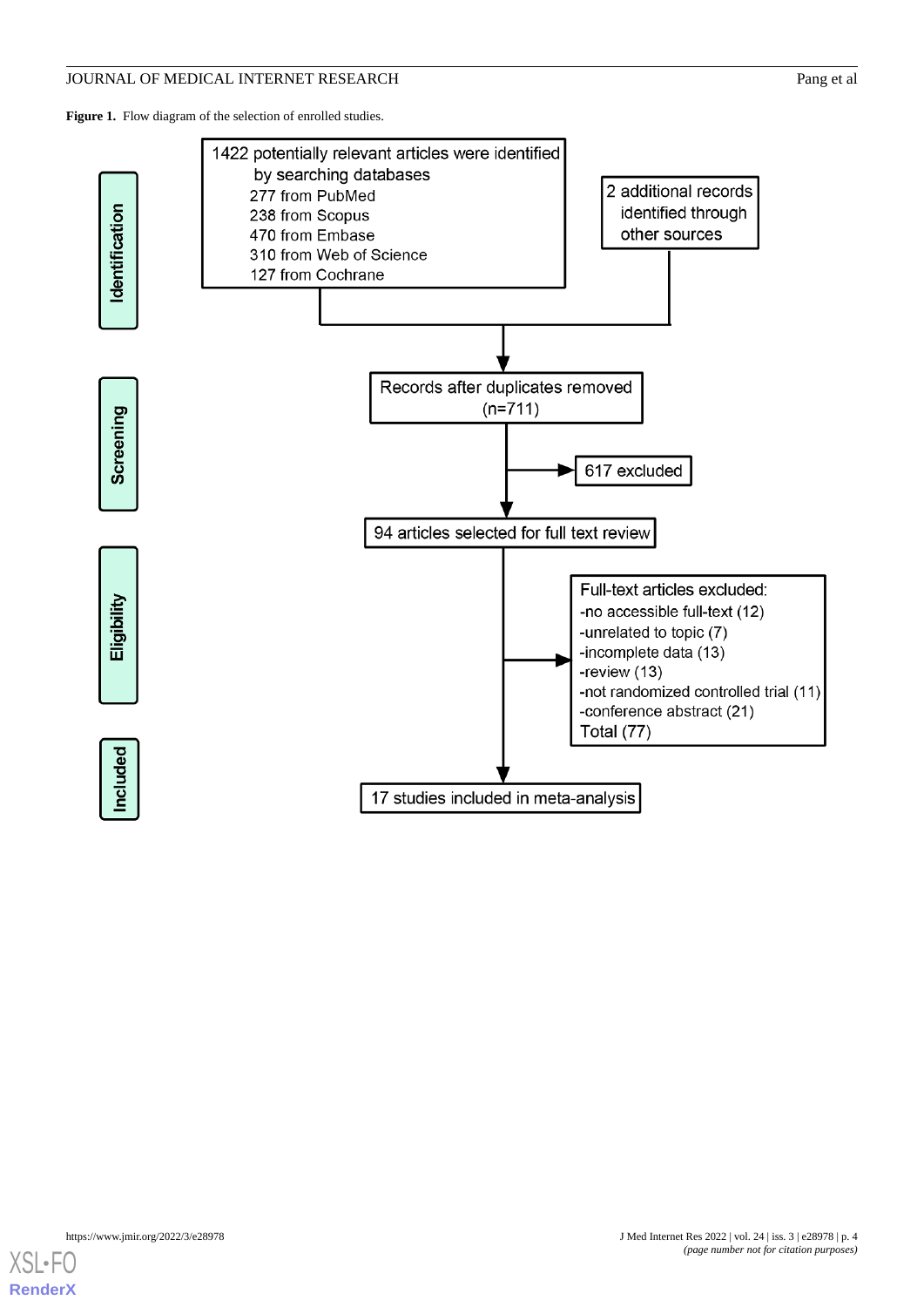<span id="page-4-0"></span>**Table 1.** Characteristics of the included studies and participants.

|                                                 |                         | Reference Country Jadad score | Age<br>(years), mean<br>(SD)/mean<br>(IQR)/mean<br>$(range)^a$   | Male/to-<br>$\text{tal}^{\text{a}}(\%)$ | Partici-<br>pants <sup>a</sup> , n | Participant characteris-<br>tics                                                                                                                                    | Intervention/appli-<br>cation <sup>a</sup>                                                                              | Follow-<br>up time<br>(months) | Outcomes                                                                                                                             |
|-------------------------------------------------|-------------------------|-------------------------------|------------------------------------------------------------------|-----------------------------------------|------------------------------------|---------------------------------------------------------------------------------------------------------------------------------------------------------------------|-------------------------------------------------------------------------------------------------------------------------|--------------------------------|--------------------------------------------------------------------------------------------------------------------------------------|
| Linn et<br>al,<br>2018 [48]                     | Nether-<br>lands        | $1+1+0+1=3$                   | 40.84 (14.51)<br><b>VS</b><br>45.21(17.15)                       | 40.4 vs<br>51.5                         | 52 vs 33                           | Individuals diag-<br>$\bullet$<br>nosed with IBD <sup>b</sup><br>Individuals receiv-<br>ing immunosup-<br>pressant or biolog-<br>ical therapy for the<br>first time | Telemonitoring<br>through web or<br>SMS text messag-<br>ing vs usual care                                               | 6                              | Patient satis-<br>$\bullet$<br>faction<br>Self-effica-<br>cy<br>Medication<br>adherence<br>score                                     |
| Ako<br>Beng et<br>al, 2015<br>$\left[52\right]$ | United<br>King-<br>dom  | $2+2+0+1=5$                   | 13.9<br>(12.1, 15.9)<br><b>VS</b><br>13.8<br>(11.2, 15.3)        |                                         | 68 vs 57 44 vs 42                  | Young people<br>(aged 8-16 years)<br>with IBD                                                                                                                       | Teleconsulting<br>through tele-<br>phone<br>vs usual care                                                               | 12                             | IBD-specif-<br>ic QoL <sup>c</sup><br>Patient satis-<br>faction                                                                      |
| Bil<br>Grami et<br>al, $2019^d$<br>$[42]$       | United<br><b>States</b> | $2+2+0+1=5$                   | 39.7(13)<br>vs 37.7 (11.6)<br><b>VS</b><br>40.2(11)              | 38.5 vs<br>47.4 vs<br>36.9              | 75 vs 72<br>vs 75                  | <b>Adults with IBD</b><br>$\bullet$<br>who experienced<br>an IBD flare with-<br>in 2 years prior to<br>the trial<br>Individuals at least<br>18 years of age         | Telemonitoring<br>and tele-educa-<br>tion through mo-<br>bile phone with<br>SMS text messag-<br>ing vs standard<br>care | 12                             | Self-effica-<br>cy                                                                                                                   |
| Carlsen,<br>2017 [51]                           | Den-<br>mark            | $1+2+1+1=5$                   | 15.1(1.82)<br>vs $14.7(2.11)$                                    |                                         | 37 vs 46 27 vs 26                  | Children and ado-<br>$\bullet$<br>lescents, 10-17<br>years old, diag-<br>nosed as having<br><b>IBD</b>                                                              | Telemonitoring<br>through web-<br>based applica-<br>tions, SMS text<br>messaging, and<br>phone call<br>vs standard care | 24                             | Number of<br>clinic visits<br>per patient                                                                                            |
| Cross et<br>al.<br>2012 [39]                    | United<br><b>States</b> | $2+2+0+1=5$                   | 41.7 (13.9)<br>VS<br>40.3 (14.4)                                 |                                         | 40 vs 32 25 vs 22                  | Adults with ulcera-<br>$\bullet$<br>tive colitis                                                                                                                    | Telemonitoring<br>through home<br>unit-server<br>PC provider<br>vs standard care                                        | 12                             | IBD-specif-<br>ic QoL<br>Disease ac-<br>tivity<br>Medication<br>adherence<br>rate                                                    |
| Cross,<br>$2018^d$<br>$[40]$                    | United<br><b>States</b> | $2+2+0+1=5$                   | 40.1(13.2)<br><b>VS</b><br>36.4(11.5)<br><b>VS</b><br>40.1(11.7) | 41.7<br>vs 43.1<br>vs 45.3              | 115 vs<br>116 vs<br>117            | Adults $\geq$ 18 years<br>of age diagnosed<br>as having IBD<br>who experienced<br>at least one IBD<br>flare in the 2 years<br>prior to the base-<br>line visit      | Telemonitoring<br>and tele-educa-<br>tion through mo-<br>bile phone with<br>SMS text messag-<br>ing<br>vs standard care | 12                             | IBD-specif-<br>ic QoL<br>Disease ac-<br>tivity<br>Remission<br>rate                                                                  |
| De Jong,<br>2017[47]                            | Nether-<br>lands        | $2+2+0+1=5$                   | 44.0 $(\pm 14.1)$<br><b>VS</b><br>44.1 (14.2)                    | 42 vs 41                                | $465$ vs<br>444                    | Outpatients aged<br>18-75 years with<br>IBD and without<br>an ileoanal or ileo-<br>rectal pouch anas-<br>tomosis                                                    | Telemonitoring<br>through web-<br>based applica-<br>tions on a tablet<br><b>or</b><br>smartphone<br>vs standard care    | 12                             | IBD-specif-<br>ic QoL<br>Number of<br>outpatient<br>visits per pa-<br>tient<br>Medication<br>adherence<br>rate<br>Self-effica-<br>cy |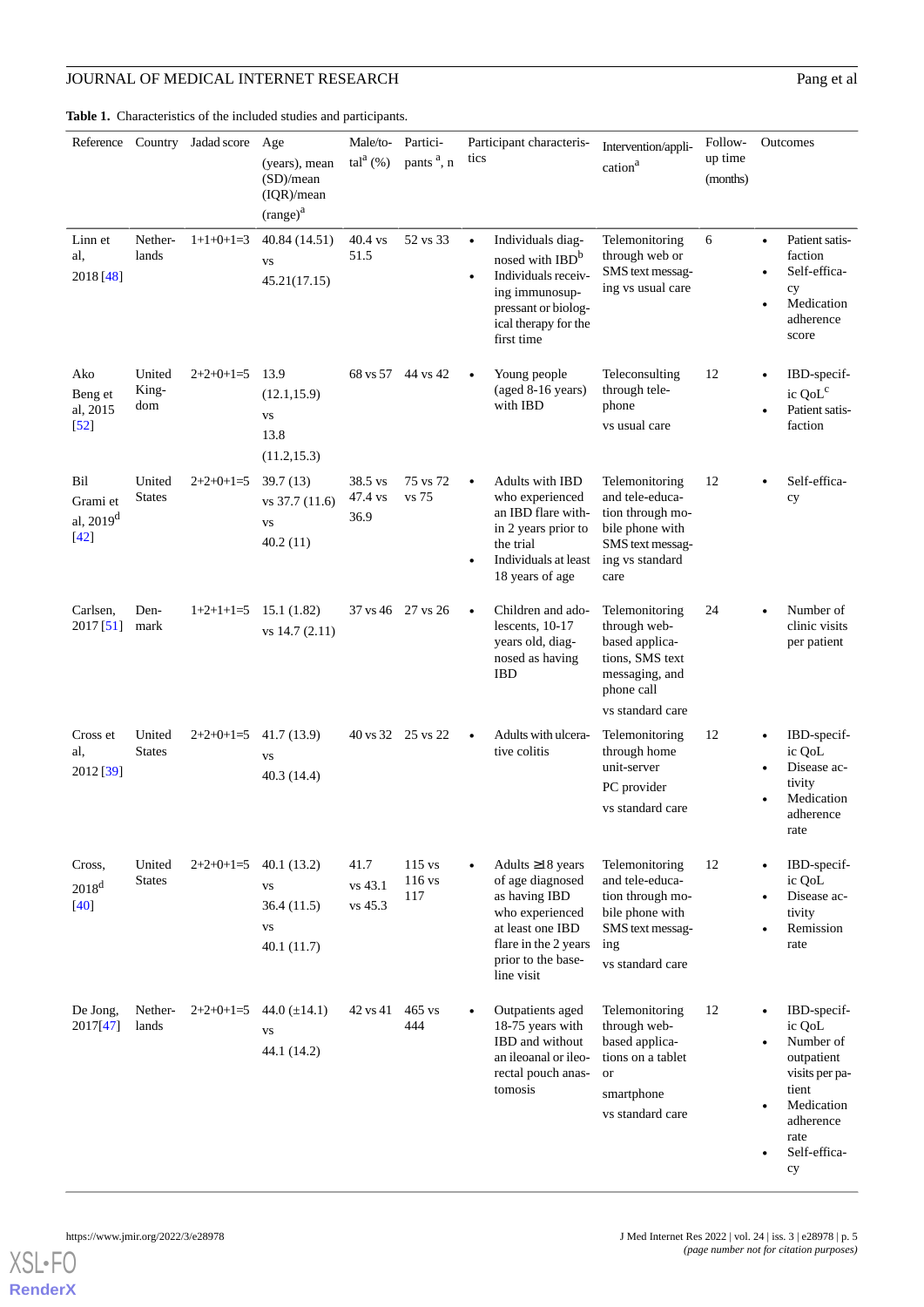|                                                    |                                  | Reference Country Jadad score | Age                                                                                                       | Male/to-                                                        | Partici-                                                      | Participant characteris-                                                                                                                                                                                                                                                                                                                                                                                       | Intervention/appli-                                                                                                                          | Follow-             | Outcomes                                                                                                                                                                                                                    |
|----------------------------------------------------|----------------------------------|-------------------------------|-----------------------------------------------------------------------------------------------------------|-----------------------------------------------------------------|---------------------------------------------------------------|----------------------------------------------------------------------------------------------------------------------------------------------------------------------------------------------------------------------------------------------------------------------------------------------------------------------------------------------------------------------------------------------------------------|----------------------------------------------------------------------------------------------------------------------------------------------|---------------------|-----------------------------------------------------------------------------------------------------------------------------------------------------------------------------------------------------------------------------|
|                                                    |                                  |                               | (years), mean<br>(SD)/mean<br>(IQR)/mean<br>$(range)^{a}$                                                 | $\text{tal}^{\text{a}}(\%)$                                     | pants <sup>a</sup> , n                                        | tics                                                                                                                                                                                                                                                                                                                                                                                                           | cation <sup>a</sup>                                                                                                                          | up time<br>(months) |                                                                                                                                                                                                                             |
| Del Hoyo<br>et al,<br>2018<br>and 2019<br>[18, 53] | Spain                            | $2+2+0+1=5$                   | 41.32(19-66)<br><b>VS</b><br>$40.91(24-60)$<br><b>VS</b><br>39.31(22-61)                                  | 42.9<br>vs 57.1<br>vs 57.1                                      | 21 vs 21<br>vs 21                                             | Adults $\geq$ 18 years<br>$\bullet$<br>of age diagnosed<br>as having IBD for<br>at least 6 months<br>Patients who had<br>$\bullet$<br>complex IBD<br>when immunosup-<br>pressants or biolog-<br>ic agents were ini-<br>tiated                                                                                                                                                                                  | Telemonitoring<br>through a web-<br>based system<br>with smartphone<br>apps or a tablet or<br>through the tele-<br>phone<br>vs standard care | 6                   | IBD-specif-<br>$\bullet$<br>ic QoL<br>Remission<br>$\bullet$<br>rate<br>Disease ac-<br>$\bullet$<br>tivity<br>Generic<br>٠<br>QoL<br>Medication<br>$\bullet$<br>adherence<br>score and<br>rate<br>Patient satis-<br>faction |
| Elkjaer et<br>al,<br>2010 [12]                     | Den-<br>mark<br>and Ire-<br>land | $2+2+2+1=7$                   | Denmark:<br>$40(21-69)$<br><b>VS</b><br>44 (21-69)<br>Ireland:<br>$41(18-66)$<br><b>VS</b><br>$46(19-65)$ | Den-<br>mark:<br>49.5 vs<br>31.1<br>Ireland:<br>60.8 vs<br>41.5 | Denmark: $\bullet$<br>$105$ vs<br>106<br>Ireland:<br>51 vs 41 | Patients aged 18-<br>69 years who met<br>the international<br>diagnostic criteria<br>for mild to moder-<br>ate ulcerative coli-<br>tis and were treat-<br>ed with 5-aminos-<br>alicylic acid                                                                                                                                                                                                                   | Tele-education<br>through web-<br>based applica-<br>tions vs usual<br>care                                                                   | 12                  | Medication<br>$\bullet$<br>adherence<br>rate<br>Remission<br>$\bullet$<br>rate<br>Number of<br>clinic visits                                                                                                                |
| Heida et<br>al,<br>2017 [46]                       | Nether-<br>lands                 | $2+2+0+1=5$                   | $15(12-16)$<br><b>VS</b><br>$15(13-17)$                                                                   |                                                                 | 64 vs 45 84 vs 86                                             | Patients aged 10-<br>$\bullet$<br>19 years with IBD<br>in clinical remis-<br>sion at baseline<br>Patients diagnosed<br>$\bullet$<br>as having IBD<br>more than 6<br>months before en-<br>rolment                                                                                                                                                                                                               | Telemonitoring<br>through web-<br>based applica-<br>tions, email, and<br>phone calls<br>vs usual care                                        | 13                  | IBD-specif-<br>$\bullet$<br>ic QoL<br>Remission<br>rate                                                                                                                                                                     |
| Hunt et<br>al,<br>2017 [44]                        | United<br><b>States</b>          | $0+0+0+1=1$                   | 36(10)<br>(total partici-<br>pants)                                                                       | 20.6<br>(total<br>partici-<br>pants)                            | 32 vs 31                                                      | Patients at least 18 Tele-education<br>years old who<br>self-reported a<br>previous diagnosis<br>of IBD, according<br>to a medical pro-<br>fessional's feed-<br>back for IBD pa-<br>tients<br>Patients with sec-<br>$\bullet$<br>ondary irritable<br>bowel syndrome<br>or with a known<br>psychological risk<br>factor for poor<br>health-related QoL<br>in chronic gastroin-<br>testinal tract disor-<br>ders | through cognitive<br>behavioral thera-<br>py delivered on-<br>line<br>vs usual care                                                          | 1.5                 | IBD-specif-<br>$\bullet$<br>ic QoL<br>Disease ac-<br>tivity<br>Depression                                                                                                                                                   |
| Krier et<br>al,<br>2011 [45]                       | United<br><b>States</b>          | $1+2+1+1=5$                   | 62.8(11.5)<br><b>VS</b><br>58.5 (9.6)                                                                     |                                                                 | 87 vs 68 15 vs 19                                             | Patients with IBD<br>$\bullet$<br>who underwent 57<br>encounters in 9<br>months                                                                                                                                                                                                                                                                                                                                | Teleconsulting<br>through real-time<br>image<br>vs standard care                                                                             | 9                   | Patient satis-<br>faction                                                                                                                                                                                                   |
|                                                    |                                  | $2+2+0+1=5$                   |                                                                                                           |                                                                 | 52 vs 46 50 vs 50                                             |                                                                                                                                                                                                                                                                                                                                                                                                                |                                                                                                                                              | 12                  |                                                                                                                                                                                                                             |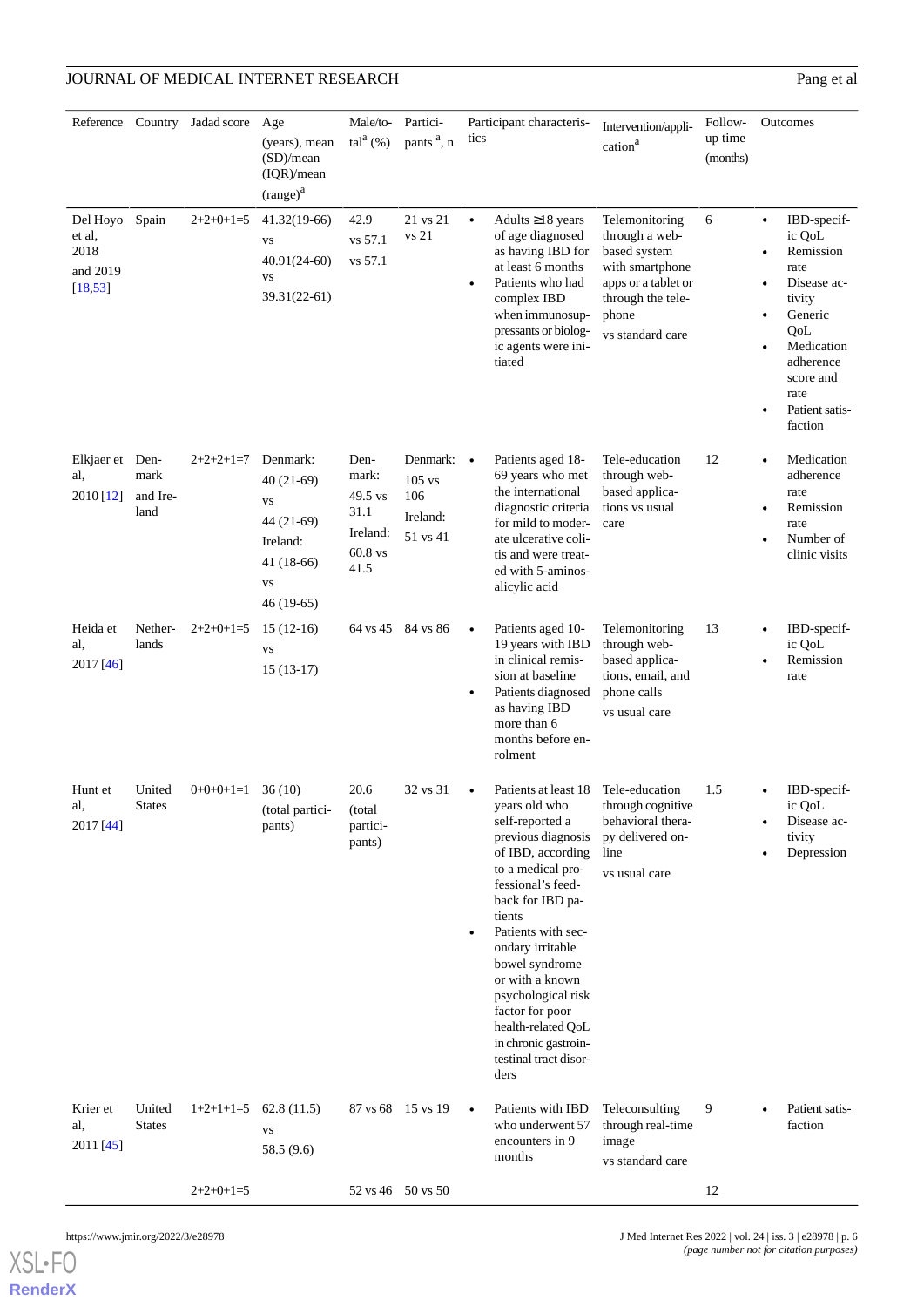| McCom-                                   | New                     | Reference Country Jadad score | Age<br>(years), mean<br>(SD)/mean<br>(IQR)/mean<br>$(range)^{a}$<br>35.2 (12.4) | Male/to-<br>$\text{tal}^{\text{a}}(\%)$ | Partici-<br>pants <sup>a</sup> , n | Participant characteris-<br>tics<br>Patients who were                                                                                                                                                                                                                                                               | Intervention/appli-<br>cation <sup>a</sup><br>Telemonitoring                                                          | Follow-<br>up time<br>(months) | Outcomes<br>IBD-specif-                                                                                                         |
|------------------------------------------|-------------------------|-------------------------------|---------------------------------------------------------------------------------|-----------------------------------------|------------------------------------|---------------------------------------------------------------------------------------------------------------------------------------------------------------------------------------------------------------------------------------------------------------------------------------------------------------------|-----------------------------------------------------------------------------------------------------------------------|--------------------------------|---------------------------------------------------------------------------------------------------------------------------------|
| bie et al.<br>2020 [49]                  | Zealand                 |                               | <b>VS</b><br>34.3 (12.9)                                                        |                                         |                                    | $\bullet$<br>16 years or older<br>with confirmed<br>IBD and who had<br>at least 2 outpa-<br>tient appointments<br>and $<$ 3 disease<br>flares in the past<br>12 months                                                                                                                                              | through smart-<br>phone apps vs<br>standard care                                                                      |                                | $\bullet$<br>ic QoL                                                                                                             |
| McCom-<br>bie et al,<br>2016 [50]        | New<br>Zealand          | $2+0+0+1=3$                   | 38.3 (12.8)<br><b>VS</b><br>39.6 (11.8)                                         | 33.6<br>vs 38.4                         | 113 vs 86 $\bullet$                | All adults with<br>IBD aged 18 to 65<br>years                                                                                                                                                                                                                                                                       | Tele-education<br>through computer-<br>ized cognitive be-<br>havioral therapy<br>vs usual care                        | 6                              | IBD-specif-<br>ic QoL<br>Generic<br>QoL<br>Depression                                                                           |
| Miloh et<br>al,<br>2017 [43]             | United<br><b>States</b> | $1+1+1+0=3$                   |                                                                                 |                                         | 21 vs 30                           | Children with IBD<br>who were 8 years<br>and older                                                                                                                                                                                                                                                                  | Telemonitoring<br>through SMS text<br>messaging vs<br>standard care                                                   | 12                             | Medication<br>$\bullet$<br>adherence<br>rate<br>Disease ac-<br>tivity<br>Number of<br>$\bullet$<br>clinic visits<br>per patient |
| Ozgur<br>Soy et al,<br>2019 [13]         | Turkey                  | $2+2+2+1=7$                   | 37.26(12.99)<br><b>VS</b><br>41.63(11.85)                                       | 56.7<br>vs 60                           | 30 vs 30                           | Adults aged 18<br>$\bullet$<br>years or over who<br>were diagnosed as<br>having IBD for 6<br>months                                                                                                                                                                                                                 | Tele-education<br>through web-<br>based applica-<br>tions on the com-<br>puter or phone<br>vs standard care           | 2                              | IBD-specif-<br>ic QoL<br>Remission<br>rate                                                                                      |
| Schliep et United<br>al, $2020d$<br>[41] | <b>States</b>           | $2+2+0+1=5$                   | 37.3 (11.6)<br><b>VS</b><br>39.3 (13.4)<br><b>VS</b><br>39.5 (12.0)             | $45 \text{ vs}$<br>40.5<br>vs 37.5      | 71 vs 74<br>vs 72                  | Adults who were<br>$\geq$ 18 years of age,<br>were diagnosed as<br>having IBD, and<br>experienced at<br>least one IBD flare<br>in the 2 years prior<br>to the baseline vis-<br>it (an increase in<br>IBD symptoms<br>sufficient to war-<br>rant a change in<br>medication dose or<br>addition of a medi-<br>cation) | Telemonitoring<br>and tele-educa-<br>tion through a<br>mobile phone<br>with SMS text<br>messaging vs<br>standard care | 12                             | Depressive<br>symptoms<br>Generic<br>QoL                                                                                        |

<sup>a</sup>These items were recorded as experimental vs control group.

<sup>b</sup>IBD: inflammatory bowel disease.

<sup>c</sup>QoL: quality of life.

<sup>d</sup>These studies came from the same clinical trial but reported different outcomes.

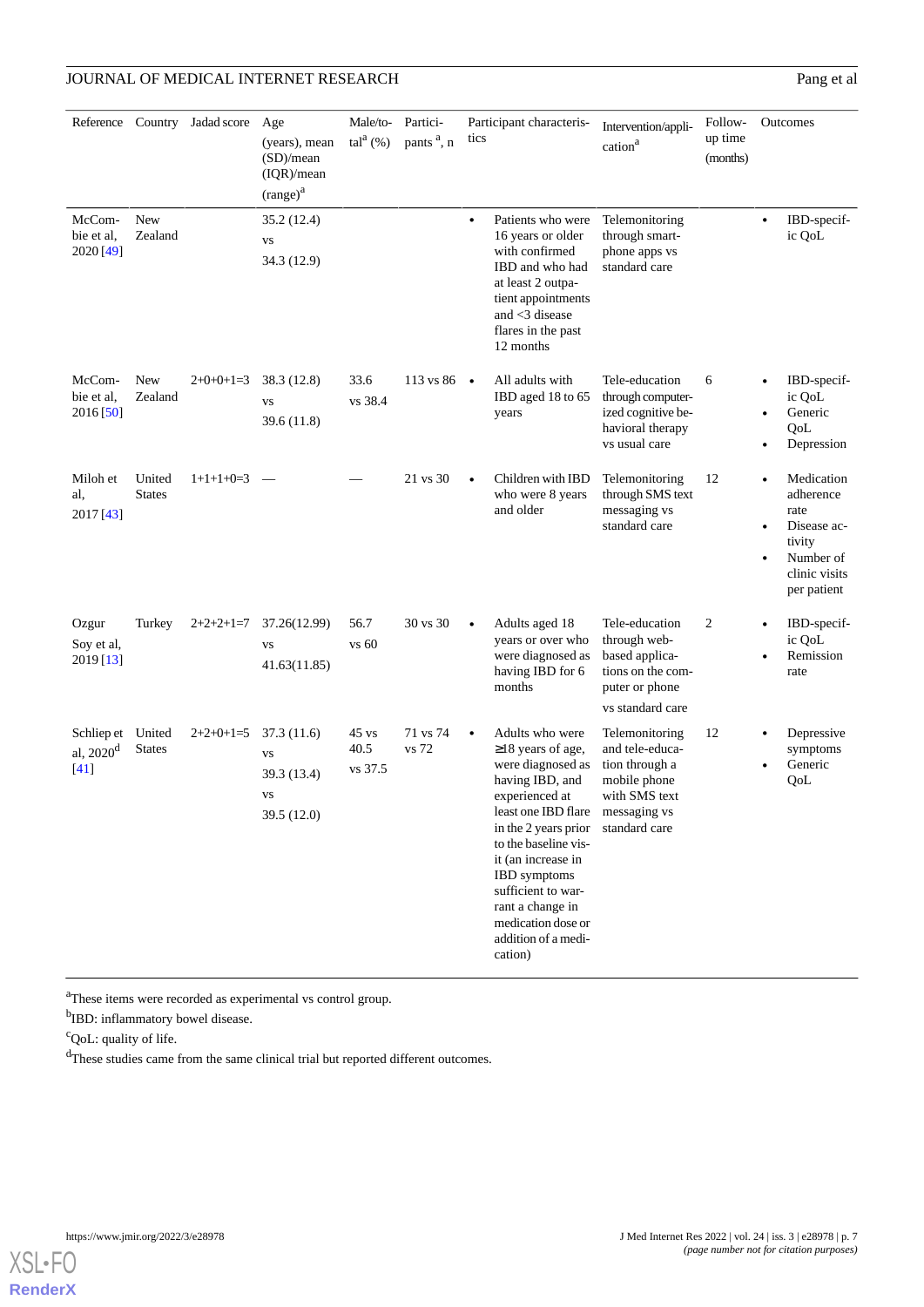<span id="page-7-0"></span>**Figure 2.** Risk of bias graph.



<span id="page-7-1"></span>**Figure 3.** Risk of bias summary.



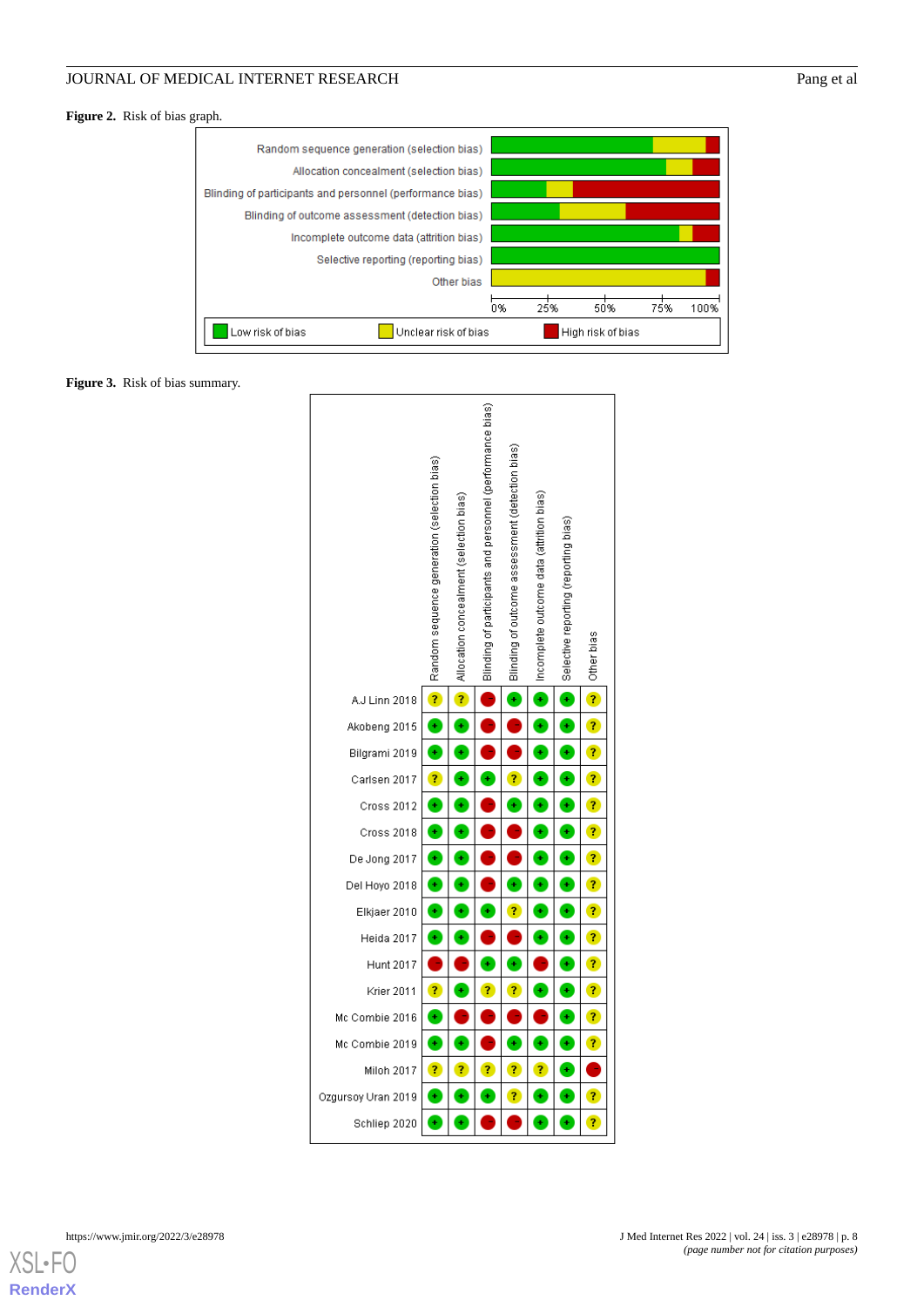#### **Primary Outcomes**

#### *IBD-Specific Quality of Life*

A total of 10 clinical trials including 1632 participants were enrolled to compare IBD-specific QoL in the telemedicine and standard care groups. We found that IBDQ scores were higher in the telemedicine group than in the standard care group (SMD 0.18, 95% CI 0.01 to 0.34; *I 2* =47; *P*=.03; [Figure 4](#page-8-0)). Subgroup analysis stratified by follow-up time (<12 months or not) and participants characteristics (adults or adolescents) was conducted to examine the relatively high heterogeneity and identify the type of patients in need of telemedicine care. There was no significant difference in the IBDQ scores in the short-term (SMD 0.23, 95% CI −0.22 to 0.68;  $I^2$ =61; *P*=0.31) or long-term subgroups (SMD 0.17, 95% CI 0 to 0.34;  $I^2=47$ ;  $P=.05$ ; [Multimedia Appendix 1\)](#page-10-0). Furthermore, adolescents in the telemedicine group had significantly higher IBDQ scores than those in the standard care group (SMD 0.42, 95% CI 0.15 to 0.69;  $I^2$ =0;  $P$ =.002), but no significant difference was found for adults between the groups (SMD 0.11, 95% CI −0.06 to 0.28;  $I^2$ =41; *P*=.21; [Multimedia Appendix 2](#page-11-8)).

Funnel plot showed potential publication bias in our meta-analysis ([Figure 5](#page-8-1)), contrary to the results of the Begg  $(P=.86)$  and Egger test  $(P=.26)$ . This inconformity could be explained by the relatively small number of enrolled studies.

<span id="page-8-0"></span>**Figure 4.** IBD-specific quality of life compared between telemedicine and standard care groups. IBD: inflammatory bowel disease [\[13,](#page-12-13)[39](#page-13-7),[40](#page-13-15)[,44,](#page-13-17)[46](#page-13-9)[,47](#page-13-16)[,49,](#page-13-11)[50](#page-13-12)[,52,](#page-14-0)[53\]](#page-14-1).



<span id="page-8-1"></span>



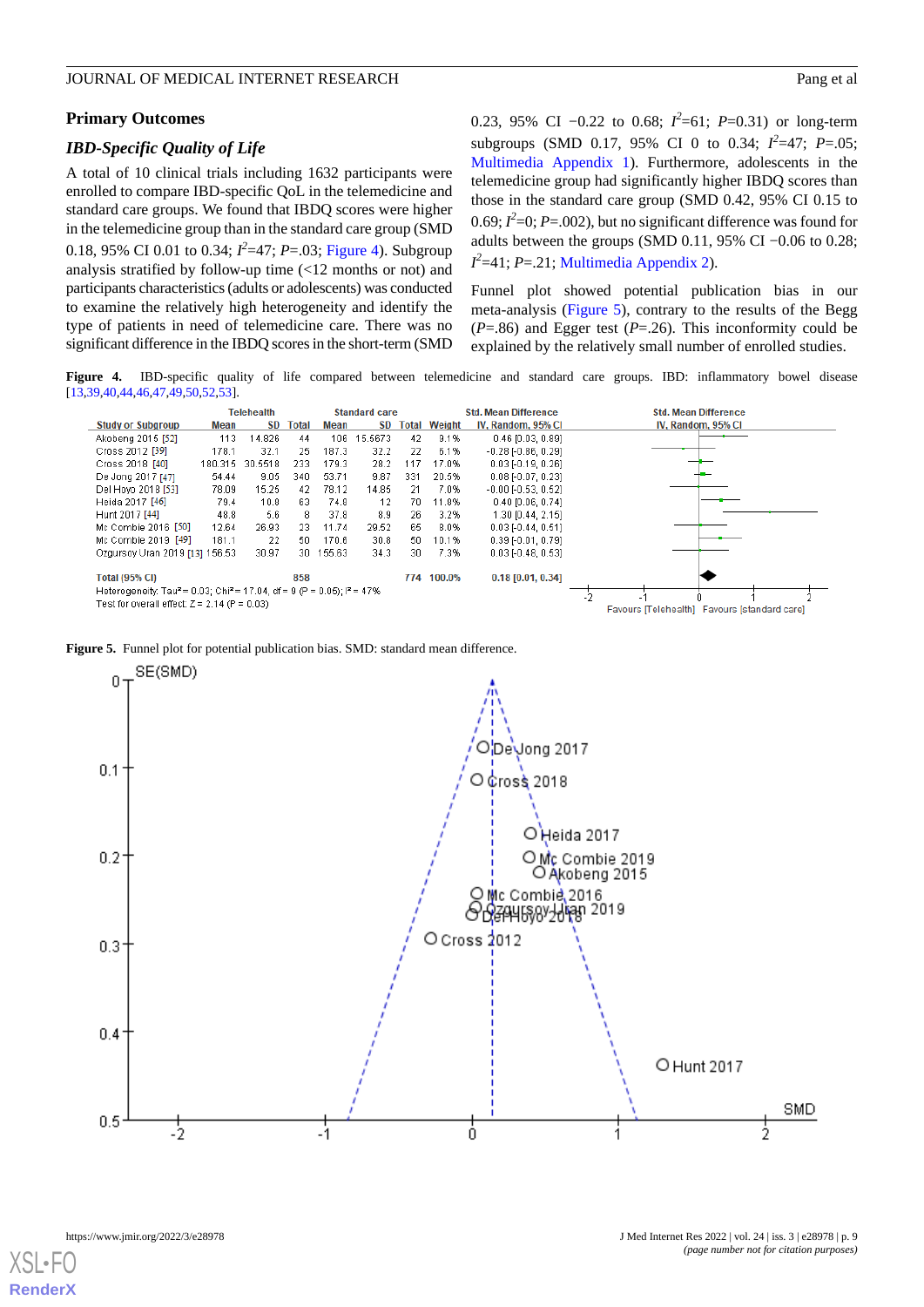#### *Disease Activity and Remission Rate*

To examine the effectiveness of telemedicine in managing disease activity, 7 RCTs with a total of 955 patients were included. Disease activity was not significantly different between the telemedicine and standard care groups (SMD 0.08,

95% CI –0.09 to 0.24;  $I^2$ =0; *P*=.38; [Figure 6](#page-9-0)). Meanwhile, the remission rate in the telemedicine group was not significantly lower than that in the standard care group (relative risk 0.94, 95% CI, 0.83 to 1.05; *I 2* =6; *P*=.26; [Multimedia Appendix 3\)](#page-11-9).

<span id="page-9-0"></span>**Figure 6.** Disease activity in the telemedicine and standard care groups [[39](#page-13-7)[,40,](#page-13-15)[44](#page-13-17),[53](#page-14-1)].



#### **Secondary Outcomes**

#### *Number of Clinic Visits per Patient*

To investigate whether telemedicine intervention could lower the number of clinic or outpatient visits, we analyzed 6 articles that included 1479 patients with IBD. The number of clinic visits per patient was significantly lower in the telemedicine group than in the standard care group (SMD −0.71, 95% CI −1.07 to −0.36; *I 2* =85; *P*<.001; [Multimedia Appendix 4](#page-11-10)).

#### *Patient Satisfaction*

In 3 studies that included 183 participants, patient satisfaction was not significantly different between the telemedicine and standard care groups (SMD 0.21, 95% CI –0.12 to 0.54;  $I^2$ =14; *P*=0.21; [Multimedia Appendix 5](#page-11-11)).

### *Psychological Outcomes (Depression, General QoL, and Self-efficacy)*

In the assessment of psychological outcomes, 7 clinical trials with 1165 participants showed no significant difference in the mental health of patients with IBD between the telemedicine and standard care groups (SMD −0.31, 95% CI −0.79 to 0.17; *I*<sup>2</sup>=66; *P*=.21 for depression score; SMD 1.37, 95% CI −0.42 to 3.15; *I 2* =97; *P*=.13 for generic QoL; SMD 0.01, 95% CI −0.16 to 0.17, *I 2* =23%; *P*=.95 for self-efficacy; [Multimedia Appendices](#page-11-12) [6-8\)](#page-11-12).

#### *Medication Compliance*

A total of 5 RCTs with 1169 patients with IBD were included to assess medication compliance. Considering that some articles reported the Morisky Scale score while others merely reported the medication compliance rate, we pooled data into 2 measures (medication compliance score and rate). Medication compliance in the telemedicine group did not improve significantly compared with that in the standard care group in terms of medication compliance score and rate (SMD 0.11, 95% CI −0.09 to 0.30;  $I^2=19$ ;  $P=.27$  and relative risk 1.29, 95% CI 0.77 to 2.17;  $I^2$ =88;  $P$ =.33, respectively; [Multimedia Appendix 9\)](#page-11-13).

[XSL](http://www.w3.org/Style/XSL)•FO **[RenderX](http://www.renderx.com/)**

# *Discussion*

There is high demand for long-term personalized care and medication to maintain remission and reduce the risk of relapse in patients with IBD [\[5](#page-11-4),[54\]](#page-14-2). Because of the convenience of use, telemedicine intervention may play an increasingly important role in managing IBD [[27,](#page-12-10)[55](#page-14-3)]. We aimed to investigate whether patients with IBD could benefit from telemedicine technology by performing a systematic review and meta-analysis. It was evident that enrolled studies exhibited obvious heterogeneity in the specific intervention used. The reason for this heterogeneity could not be identified because of the diversity and physical limitations of the IBD centers delivering telemedicine and their purposes and areas of application. However, regardless of the heterogeneity, we did find that patients who received telemedicine intervention had higher IBDQ scores and a significantly lower number of clinic visits per patient than those who received standard care. Importantly, adolescent patients with IBD benefit more from telemedicine and had significantly higher IBDQ scores that those who received standard care.

One possible reason is that there are more opportunities for the youth to access this relatively new form of care via the internet or mobile phones. Unlike in other chronic diseases (eg, chronic obstructive pulmonary disease), the peak onset of IBD is seen at a younger age [[3](#page-11-2)[,56](#page-14-4)]. This implies that telemedicine would be more acceptable in such patients with IBD. In addition, it seemed obvious that telemedicine could decrease the number of in-person clinic visits compared with standard care. However, none of the studies reported exact data or definitive conclusions on this issue. Considerable time and cost could be saved through the reduction of travel and waiting hours for regular office visits.

Given the robust effects of relapse or disease course on the daily life of patients with IBD, attention should be focused on relieving the psychological burden on these patients [[57\]](#page-14-5). It is necessary to note that telemedicine aiming to improve outcomes in patients with IBD, such as through the incorporation of impactful web-based cognitive behavioral therapy (a form of tele-education), has proven to be an effective method for the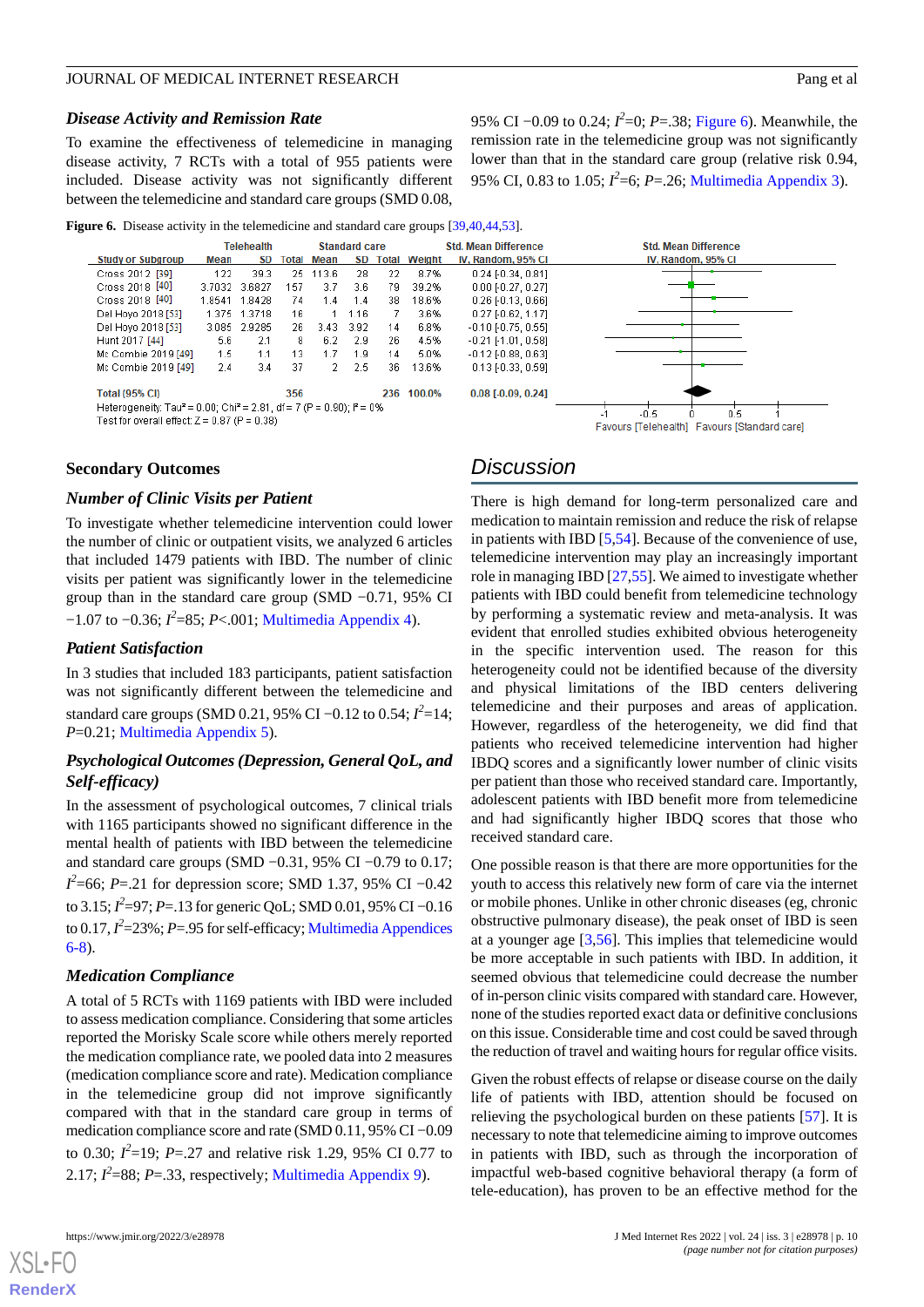management of mental health in patients with chronic gastrointestinal tract diseases [[25\]](#page-12-15). However, our study showed no significant differences in psychological outcomes, such as depression, generic QoL, and self-efficacy, between the telemedicine and standard care groups. One potential explanation is that standard care provided by the referral center had built in emphasis on the importance of mental health care.

Theoretically, patients receiving telemedicine intervention have more access to report a flare than conventional follow-up and therefore receive more prompt consultation from health care givers. However, no significant differences were observed for disease activity and remission rates between these 2 groups in our meta-analysis. The reasons for this may be as follows: most patients were in remission at baseline, which led to a ceiling effect; it remains uncertain whether eHealth technologies could better influence the natural course of IBD compared with standard care; and evaluation of disease activity was based on the score self-reported by patients or their families without objective measurements. Hence, it is difficult to conclusively state the impact of telemedicine intervention on disease activity in patients with IBD.

In terms of therapeutic compliance, medication adherence was adequate in only around 45% of patients with IBD [[58\]](#page-14-6). Nonadherence to medical therapy could cause a 5-fold increase in the risk of relapse, and low medication compliance correlates with lower QoL and higher cost of hospitalizations [\[59](#page-14-7),[60\]](#page-14-8). Thus, there is an urgent need to promote better medication compliance in patients with IBD. Our findings did not show a significant improvement in medication compliance in the telemedicine group, which was inconsistent with the outcomes reported by Rohde et al  $[26]$  $[26]$ . It is reasonable to speculate that this may be related to the compliance rate at baseline, as noncompliant patients might be more reluctant to participate in RCTs. Consequently, the participants enrolled are more compliant with the medication, which results in a ceiling effect.

Because of the superiority and popularity of mobile technology, intervention restricted to mobile phones is considered to be promising for the management of chronic diseases [[61,](#page-14-9)[62\]](#page-14-10). Our meta-analysis not only investigated the effectiveness of telemedicine in IBD, but also focused on the specific type of telemedicine, including mobile technology. All enrolled studies in our meta-analysis incorporated mobile devices into the telemedicine intervention, except 2 in which the intervention was confined to a computerized web-based system [\[45](#page-13-8),[50\]](#page-13-12). Therefore, we anticipate that our findings of the use of telemedicine for the management of IBD could also be applied to mobile technology.

Despite the strengths of this meta-analysis, there are certain limitations. First, there was an unavoidable high attrition rate in some studies that used the per protocol analysis. Second, some RCTs did not use the blinded-method design because of intervention characteristic limitations, which led to performance and detection biases. Third, the number of enrolled studies in the meta-analysis was relatively modest, which led to the contradictory results ascribed to potential publication bias. Finally, the specific population that would most benefit from telemedicine could not be identified because of a lack of complete reported data in the included studies.

In conclusion**,** constrained by the current limited material to provide telemedicine for IBD patients, the heterogeneity of specific telemedicine intervention was obviously evident. However, in accordance with the idea of providing health care from a distance, telemedicine should not be regarded as a uniform therapeutic method as is done for drug treatments but as a mode of health care delivery and even as an important adjuvant to routine clinical practice. Meanwhile, telemedicine intervention did show a promising role in improving IBDQ scores among adolescents and decreased the number of clinic visits by patients with IBD. Further research is needed to identify the patients with IBD who would most benefit from telemedicine.

# **Acknowledgments**

We would like to thank the National Natural Science Foundation of China for providing funding for this meta-analysis. The funder of this study had no role in the study design, data collection, data analysis, data interpretation, or writing of the report. The corresponding author had full access to all the data in the study and had final responsibility for the decision to submit for publication.

# **Authors' Contributions**

<span id="page-10-0"></span>LLP designed the search strategy. LLP and ZDL performed the search. LLP and HYL performed the abstract screening, full-text screening, data extraction, and risk of bias assessment. All the authors drafted and revised the manuscript. RM and MHC supervised the overall study.

# **Conflicts of Interest**

None declared.

# **Multimedia Appendix 1**

Subgroup analysis of the inflammatory bowel disease questionnaire comparing the telemedicine with standard care by follow-up time.

[[PNG File , 28 KB-Multimedia Appendix 1](https://jmir.org/api/download?alt_name=jmir_v24i3e28978_app1.png&filename=c7d8aed7472604371333a555494868f1.png)]

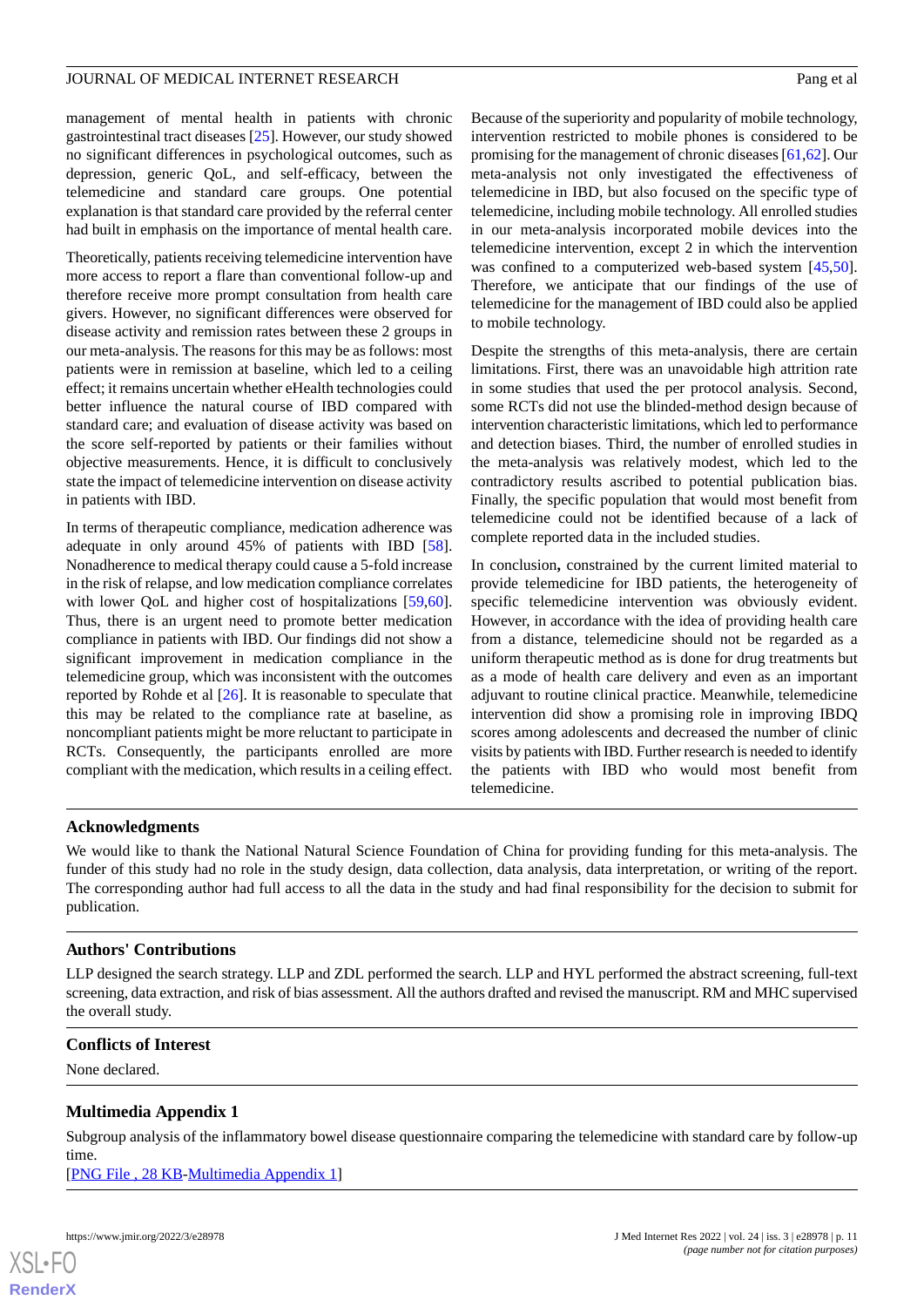# <span id="page-11-8"></span>**Multimedia Appendix 2**

Subgroup analysis of the inflammatory bowel disease questionnaire comparing the telemedicine with standard care by the age of patients.

[[PNG File , 27 KB-Multimedia Appendix 2](https://jmir.org/api/download?alt_name=jmir_v24i3e28978_app2.png&filename=d09ab95cfaf0b959471857991f1a0363.png)]

# <span id="page-11-9"></span>**Multimedia Appendix 3**

<span id="page-11-10"></span>Remission rate comparing the telemedicine versus the standard care. [[PNG File , 12 KB-Multimedia Appendix 3](https://jmir.org/api/download?alt_name=jmir_v24i3e28978_app3.png&filename=9f4870a1615a71fcb696bf1048576d1f.png)]

# **Multimedia Appendix 4**

<span id="page-11-11"></span>The number of clinic visits per patient comparing telemedicine with standard care. [[PNG File , 14 KB-Multimedia Appendix 4](https://jmir.org/api/download?alt_name=jmir_v24i3e28978_app4.png&filename=1457b54a268c39508f5ac059f7ee2d55.png)]

# **Multimedia Appendix 5**

<span id="page-11-12"></span>Patient satisfaction comparing telemedicine with standard care. [PNG File, 11 KB-Multimedia Appendix 5]

# **Multimedia Appendix 6**

Depression comparing the telemedicine with the standard care. [[PNG File , 11 KB-Multimedia Appendix 6](https://jmir.org/api/download?alt_name=jmir_v24i3e28978_app6.png&filename=098179f553455fe9a8c10bc7a9b4eed8.png)]

# **Multimedia Appendix 7**

Generic quality of life comparing the telemedicine with the standard care. [[PNG File , 11 KB-Multimedia Appendix 7](https://jmir.org/api/download?alt_name=jmir_v24i3e28978_app7.png&filename=37fdcb15fef5a5cd21c608c52aa1dfc5.png)]

# **Multimedia Appendix 8**

<span id="page-11-13"></span>Self-efficacy comparing the telemedicine with the standard care. [[PNG File , 12 KB-Multimedia Appendix 8](https://jmir.org/api/download?alt_name=jmir_v24i3e28978_app8.png&filename=25ed7cf5f5d115d345aa5757846d83e0.png)]

# **Multimedia Appendix 9**

<span id="page-11-0"></span>(A) Medication compliance score comparing the telemedicine with the standard care.(B) Medication compliance rate comparing the telemedicine with the standard care.

[[PNG File , 23 KB-Multimedia Appendix 9](https://jmir.org/api/download?alt_name=jmir_v24i3e28978_app9.png&filename=0d202843f9a62df53d0b5cce702d0dfc.png)]

# <span id="page-11-1"></span>**References**

- <span id="page-11-2"></span>1. Dahlhamer JM, Zammitti EP, Ward BW, Wheaton AG, Croft JB. Prevalence of inflammatory bowel disease among adults aged ≥18 years - United States, 2015. MMWR Morb Mortal Wkly Rep 2016 Oct 28;65(42):1166-1169 [[FREE Full text](https://doi.org/10.15585/mmwr.mm6542a3)] [doi: [10.15585/mmwr.mm6542a3](http://dx.doi.org/10.15585/mmwr.mm6542a3)] [Medline: [27787492](http://www.ncbi.nlm.nih.gov/entrez/query.fcgi?cmd=Retrieve&db=PubMed&list_uids=27787492&dopt=Abstract)]
- <span id="page-11-4"></span><span id="page-11-3"></span>2. Coward S, Clement F, Benchimol E, Bernstein C, Bitton A, Carroll M, et al. Tu1698 - Analyzing the rising prevalence of IBD: predicting the prevalence in 2030 by age group. Gastroenterology 2018 May;154(6):S-992-S-993. [doi: [10.1016/S0016-5085\(18\)33324-9\]](http://dx.doi.org/10.1016/S0016-5085(18)33324-9)
- <span id="page-11-5"></span>3. Ananthakrishnan AN. Epidemiology and risk factors for IBD. Nat Rev Gastroenterol Hepatol 2015 Apr 3;12(4):205-217. [doi: [10.1038/nrgastro.2015.34\]](http://dx.doi.org/10.1038/nrgastro.2015.34) [Medline: [25732745](http://www.ncbi.nlm.nih.gov/entrez/query.fcgi?cmd=Retrieve&db=PubMed&list_uids=25732745&dopt=Abstract)]
- <span id="page-11-6"></span>4. Windsor JW, Kaplan GG. Evolving epidemiology of IBD. Curr Gastroenterol Rep 2019 Jul 23;21(8):40. [doi: [10.1007/s11894-019-0705-6\]](http://dx.doi.org/10.1007/s11894-019-0705-6) [Medline: [31338613](http://www.ncbi.nlm.nih.gov/entrez/query.fcgi?cmd=Retrieve&db=PubMed&list_uids=31338613&dopt=Abstract)]
- <span id="page-11-7"></span>5. Kemp K, Griffiths J, Campbell S, Lovell K. An exploration of the follow-up up needs of patients with inflammatory bowel disease. J Crohns Colitis 2013 Oct;7(9):e386-e395. [doi: [10.1016/j.crohns.2013.03.001\]](http://dx.doi.org/10.1016/j.crohns.2013.03.001) [Medline: [23541150\]](http://www.ncbi.nlm.nih.gov/entrez/query.fcgi?cmd=Retrieve&db=PubMed&list_uids=23541150&dopt=Abstract)
- 6. World Health Organization. Telehealth and Telemedicine Will Henceforth Be Part of the Strategy for Health-for-All. Geneva, Switzerland: World Health Organization; 1997.
- 7. Siegel CA. Placing value on telemedicine for inflammatory bowel disease. Am J Gastroenterol 2019 Mar 30;114(3):382-383. [doi: [10.14309/ajg.0000000000000151\]](http://dx.doi.org/10.14309/ajg.0000000000000151) [Medline: [30768428\]](http://www.ncbi.nlm.nih.gov/entrez/query.fcgi?cmd=Retrieve&db=PubMed&list_uids=30768428&dopt=Abstract)
- 8. Wu C, Wu Z, Yang L, Zhu W, Zhang M, Zhu Q, et al. Evaluation of the clinical outcomes of telehealth for managing diabetes: a PRISMA-compliant meta-analysis. Medicine (Baltimore) 2018 Oct;97(43):e12962 [\[FREE Full text\]](https://doi.org/10.1097/MD.0000000000012962) [doi: [10.1097/MD.0000000000012962](http://dx.doi.org/10.1097/MD.0000000000012962)] [Medline: [30412116](http://www.ncbi.nlm.nih.gov/entrez/query.fcgi?cmd=Retrieve&db=PubMed&list_uids=30412116&dopt=Abstract)]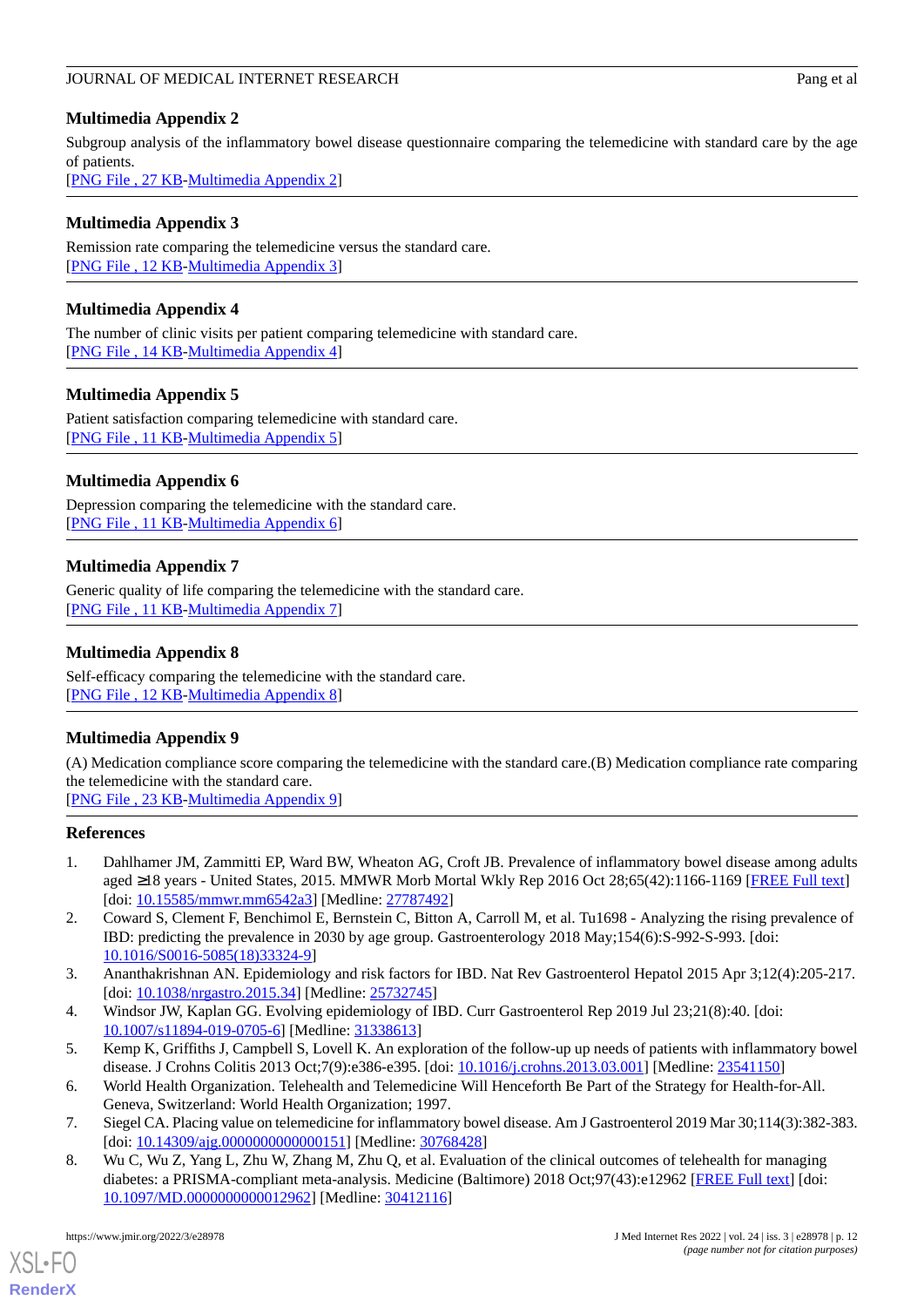- 9. Zhao J, Zhai Y, Zhu W, Sun D. Effectiveness of telemedicine for controlling asthma symptoms: a systematic review and meta-analysis. Telemed J E Health 2015 Jun;21(6):484-492. [doi: [10.1089/tmj.2014.0119](http://dx.doi.org/10.1089/tmj.2014.0119)] [Medline: [25393915](http://www.ncbi.nlm.nih.gov/entrez/query.fcgi?cmd=Retrieve&db=PubMed&list_uids=25393915&dopt=Abstract)]
- 10. Lundell S, Holmner, Rehn B, Nyberg A, Wadell K. Telehealthcare in COPD: a systematic review and meta-analysis on physical outcomes and dyspnea. Respir Med 2015 Jan;109(1):11-26 [\[FREE Full text\]](https://linkinghub.elsevier.com/retrieve/pii/S0954-6111(14)00358-8) [doi: [10.1016/j.rmed.2014.10.008\]](http://dx.doi.org/10.1016/j.rmed.2014.10.008) [Medline: [25464906](http://www.ncbi.nlm.nih.gov/entrez/query.fcgi?cmd=Retrieve&db=PubMed&list_uids=25464906&dopt=Abstract)]
- <span id="page-12-0"></span>11. Knox L, Rahman RJ, Beedie C. Quality of life in patients receiving telemedicine enhanced chronic heart failure disease management: A meta-analysis. J Telemed Telecare 2017 Aug;23(7):639-649. [doi: [10.1177/1357633X16660418](http://dx.doi.org/10.1177/1357633X16660418)] [Medline: [27450573](http://www.ncbi.nlm.nih.gov/entrez/query.fcgi?cmd=Retrieve&db=PubMed&list_uids=27450573&dopt=Abstract)]
- <span id="page-12-13"></span><span id="page-12-1"></span>12. Elkjaer M, Shuhaibar M, Burisch J, Bailey Y, Scherfig H, Laugesen B, et al. E-health empowers patients with ulcerative colitis: a randomised controlled trial of the web-guided 'Constant-care' approach. Gut 2010 Dec 11;59(12):1652-1661. [doi: [10.1136/gut.2010.220160\]](http://dx.doi.org/10.1136/gut.2010.220160) [Medline: [21071584](http://www.ncbi.nlm.nih.gov/entrez/query.fcgi?cmd=Retrieve&db=PubMed&list_uids=21071584&dopt=Abstract)]
- <span id="page-12-2"></span>13. Ozgursoy UBN, Yildirim Y, Senuzun Aykar F, Unsal B. N031 The effect of web-based education on disease activity, symptom management and quality of life in patients with inflammatory bowel disease. J Crohns Colitis 2018;12(Suppl 1):S582-S582. [doi: [10.1093/ecco-jcc/jjx180.1045\]](http://dx.doi.org/10.1093/ecco-jcc/jjx180.1045)
- <span id="page-12-3"></span>14. Avery P. Using e-health tools and PROMs to support self-management in patients with inflammatory bowel disease. Br J Nurs 2021 Apr 08;30(7):394-402 [\[FREE Full text\]](https://www.magonlinelibrary.com/doi/abs/10.12968/bjon.2021.30.7.394?url_ver=Z39.88-2003&rfr_id=ori:rid:crossref.org&rfr_dat=cr_pub%3dpubmed) [doi: [10.12968/bjon.2021.30.7.394](http://dx.doi.org/10.12968/bjon.2021.30.7.394)] [Medline: [33830794\]](http://www.ncbi.nlm.nih.gov/entrez/query.fcgi?cmd=Retrieve&db=PubMed&list_uids=33830794&dopt=Abstract)
- <span id="page-12-4"></span>15. Mao R, Liang J, Wu K, Chen M. Responding to COVID-19: perspectives from the Chinese Society of Gastroenterology. Gastroenterology 2020 Jun;158(8):2024-2027 [\[FREE Full text\]](http://europepmc.org/abstract/MED/32314563) [doi: [10.1053/j.gastro.2020.03.046](http://dx.doi.org/10.1053/j.gastro.2020.03.046)] [Medline: [32314563](http://www.ncbi.nlm.nih.gov/entrez/query.fcgi?cmd=Retrieve&db=PubMed&list_uids=32314563&dopt=Abstract)]
- 16. de Jong M, van der Meulen-de Jong A, Romberg-Camps M, Degens J, Becx M, Markus T, et al. Development and feasibility study of a telemedicine tool for all patients with IBD: MyIBDcoach. Inflamm Bowel Dis 2017 Apr;23(4):485-493. [doi: [10.1097/MIB.0000000000001034](http://dx.doi.org/10.1097/MIB.0000000000001034)] [Medline: [28267047\]](http://www.ncbi.nlm.nih.gov/entrez/query.fcgi?cmd=Retrieve&db=PubMed&list_uids=28267047&dopt=Abstract)
- <span id="page-12-14"></span>17. Habashi P, Bouchard S, Nguyen GC. Transforming access to specialist care for inflammatory bowel disease: the PACE Telemedicine Program. J Can Assoc Gastroenterol 2019 Dec;2(4):186-194 [\[FREE Full text\]](http://europepmc.org/abstract/MED/31616860) [doi: [10.1093/jcag/gwy046\]](http://dx.doi.org/10.1093/jcag/gwy046) [Medline: [31616860](http://www.ncbi.nlm.nih.gov/entrez/query.fcgi?cmd=Retrieve&db=PubMed&list_uids=31616860&dopt=Abstract)]
- 18. Del Hoyo J, Nos P, Faubel R, Bastida G, Muñoz D, Valero-Pérez E, et al. Adaptation of TECCU app based on patients' perceptions for the telemonitoring of inflammatory bowel disease: a qualitative study using focus groups. Int J Environ Res Public Health 2020 Mar 13;17(6):1871 [[FREE Full text](https://www.mdpi.com/resolver?pii=ijerph17061871)] [doi: [10.3390/ijerph17061871](http://dx.doi.org/10.3390/ijerph17061871)] [Medline: [32183103\]](http://www.ncbi.nlm.nih.gov/entrez/query.fcgi?cmd=Retrieve&db=PubMed&list_uids=32183103&dopt=Abstract)
- 19. Atreja A, Khan S, Rogers JD, Otobo E, Patel NP, Ullman T, HealthPROMISE Consortium Group. Impact of the mobile HealthPROMISE platform on the quality of care and quality of life in patients with inflammatory bowel disease: study protocol of a pragmatic randomized controlled trial. JMIR Res Protoc 2015 Feb 18;4(1):e23 [\[FREE Full text\]](https://www.researchprotocols.org/2015/1/e23/) [doi: [10.2196/resprot.4042](http://dx.doi.org/10.2196/resprot.4042)] [Medline: [25693610\]](http://www.ncbi.nlm.nih.gov/entrez/query.fcgi?cmd=Retrieve&db=PubMed&list_uids=25693610&dopt=Abstract)
- <span id="page-12-5"></span>20. Singh S, Brill JV, Proudfoot JA, Metcalfe L, Vu L, Sandborn WJ, et al. Project Sonar: a community practice-based intensive medical home for patients with inflammatory bowel diseases. Clin Gastroenterol Hepatol 2018 Dec;16(12):1847-1850.e1. [doi: [10.1016/j.cgh.2018.08.052](http://dx.doi.org/10.1016/j.cgh.2018.08.052)] [Medline: [30149146](http://www.ncbi.nlm.nih.gov/entrez/query.fcgi?cmd=Retrieve&db=PubMed&list_uids=30149146&dopt=Abstract)]
- <span id="page-12-7"></span><span id="page-12-6"></span>21. Van Deen WK, van der Meulen-de Jong AE, Parekh NK, Kane E, Zand A, DiNicola CA, et al. Development and validation of an inflammatory bowel diseases monitoring index for use with mobile health technologies. Clin Gastroenterol Hepatol 2016 Dec;14(12):1742-1750.e7. [doi: [10.1016/j.cgh.2015.10.035](http://dx.doi.org/10.1016/j.cgh.2015.10.035)] [Medline: [26598228](http://www.ncbi.nlm.nih.gov/entrez/query.fcgi?cmd=Retrieve&db=PubMed&list_uids=26598228&dopt=Abstract)]
- <span id="page-12-8"></span>22. Louis E, Dotan I, Ghosh S, Mlynarsky L, Reenaers C, Schreiber S. Optimising the inflammatory bowel disease unit to improve quality of care: expert recommendations. J Crohns Colitis 2015 Aug;9(8):685-691 [[FREE Full text](http://europepmc.org/abstract/MED/25987349)] [doi: [10.1093/ecco-jcc/jjv085](http://dx.doi.org/10.1093/ecco-jcc/jjv085)] [Medline: [25987349](http://www.ncbi.nlm.nih.gov/entrez/query.fcgi?cmd=Retrieve&db=PubMed&list_uids=25987349&dopt=Abstract)]
- <span id="page-12-15"></span>23. Ghosh S, Louis E, Beaugerie L, Bossuyt P, Bouguen G, Bourreille A, et al. Development of the IBD disk: a visual self-administered tool for assessing disability in inflammatory bowel diseases. Inflamm Bowel Dis 2017 Mar;23(3):333-340 [[FREE Full text](http://europepmc.org/abstract/MED/28146002)] [doi: [10.1097/MIB.0000000000001033](http://dx.doi.org/10.1097/MIB.0000000000001033)] [Medline: [28146002\]](http://www.ncbi.nlm.nih.gov/entrez/query.fcgi?cmd=Retrieve&db=PubMed&list_uids=28146002&dopt=Abstract)
- <span id="page-12-9"></span>24. Huang VW, Reich KM, Fedorak RN. Distance management of inflammatory bowel disease: systematic review and meta-analysis. World J Gastroenterol 2014 Jan 21;20(3):829-842 [\[FREE Full text\]](https://www.wjgnet.com/1007-9327/full/v20/i3/829.htm) [doi: [10.3748/wjg.v20.i3.829](http://dx.doi.org/10.3748/wjg.v20.i3.829)] [Medline: [24574756](http://www.ncbi.nlm.nih.gov/entrez/query.fcgi?cmd=Retrieve&db=PubMed&list_uids=24574756&dopt=Abstract)]
- <span id="page-12-10"></span>25. Hanlon I, Hewitt C, Bell K, Phillips A, Mikocka-Walus A. Systematic review with meta-analysis: online psychological interventions for mental and physical health outcomes in gastrointestinal disorders including irritable bowel syndrome and inflammatory bowel disease. Aliment Pharmacol Ther 2018 Aug 14;48(3):244-259. [doi: [10.1111/apt.14840](http://dx.doi.org/10.1111/apt.14840)] [Medline: [29901820](http://www.ncbi.nlm.nih.gov/entrez/query.fcgi?cmd=Retrieve&db=PubMed&list_uids=29901820&dopt=Abstract)]
- <span id="page-12-12"></span><span id="page-12-11"></span>26. Rohde J, Barker JO, Noar SM. Impact of eHealth technologies on patient outcomes: a meta-analysis of chronic gastrointestinal illness interventions. Transl Behav Med 2021 Feb 11;11(1):1-10. [doi: [10.1093/tbm/ibz166\]](http://dx.doi.org/10.1093/tbm/ibz166) [Medline: [31731292\]](http://www.ncbi.nlm.nih.gov/entrez/query.fcgi?cmd=Retrieve&db=PubMed&list_uids=31731292&dopt=Abstract)
- 27. George LA, Cross RK. Remote monitoring and telemedicine in IBD: are we there yet? Curr Gastroenterol Rep 2020 Feb 10;22(3):12. [doi: [10.1007/s11894-020-0751-0](http://dx.doi.org/10.1007/s11894-020-0751-0)] [Medline: [32040650](http://www.ncbi.nlm.nih.gov/entrez/query.fcgi?cmd=Retrieve&db=PubMed&list_uids=32040650&dopt=Abstract)]
- 28. Atanasov P, Gauthier A, Cobos D. The place of eHealth interventions in the management pathway of inflammatory bowel disease (IBD) patients: a systematic review. Value Health 2018 Sep;21:S42-S43. [doi: [10.1016/j.jval.2018.07.326\]](http://dx.doi.org/10.1016/j.jval.2018.07.326)
- 29. Cochrane Handbook for Systematic Reviews of Interventions. Cochrane Training. URL:<http://handbook.cochrane.org> [accessed 2020-11-09]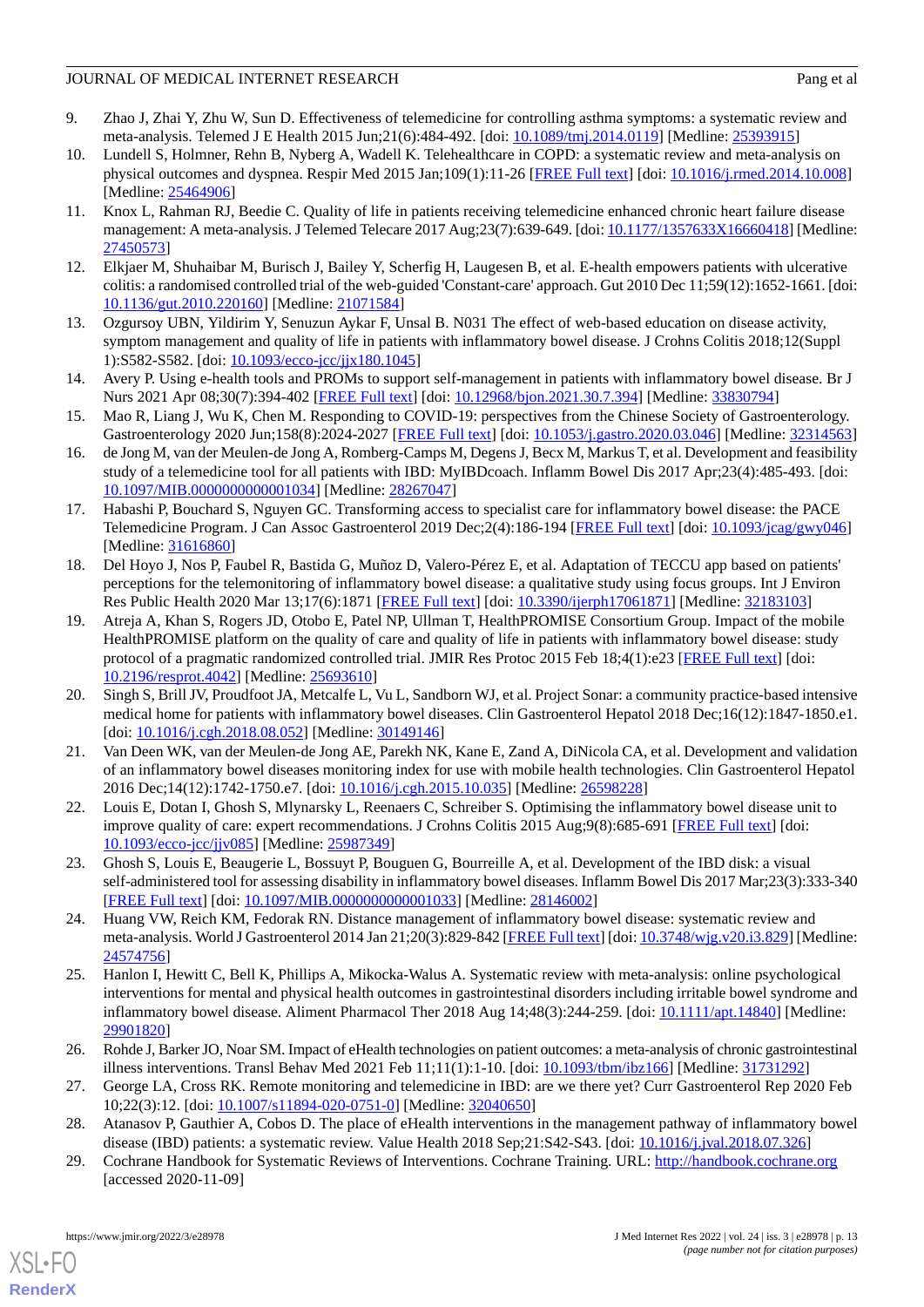- <span id="page-13-0"></span>30. Jadad AR, Moore R, Carroll D, Jenkinson C, Reynolds DM, Gavaghan DJ, et al. Assessing the quality of reports of randomized clinical trials: is blinding necessary? Control Clin Trials 1996 Feb;17(1):1-12. [doi: [10.1016/0197-2456\(95\)00134-4](http://dx.doi.org/10.1016/0197-2456(95)00134-4)] [Medline: [8721797\]](http://www.ncbi.nlm.nih.gov/entrez/query.fcgi?cmd=Retrieve&db=PubMed&list_uids=8721797&dopt=Abstract)
- <span id="page-13-2"></span><span id="page-13-1"></span>31. Guyatt G, Mitchell A, Irvine E, Singer J, Williams N, Goodacre R, et al. A new measure of health status for clinical trials in inflammatory bowel disease. Gastroenterology 1989 Mar;96(3):804-810. [Medline: [2644154\]](http://www.ncbi.nlm.nih.gov/entrez/query.fcgi?cmd=Retrieve&db=PubMed&list_uids=2644154&dopt=Abstract)
- 32. Harvey R, Bradshaw J. A simple index of Crohn's-disease activity. Lancet 1980 Mar 08;1(8167):514. [doi: [10.1016/s0140-6736\(80\)92767-1](http://dx.doi.org/10.1016/s0140-6736(80)92767-1)] [Medline: [6102236\]](http://www.ncbi.nlm.nih.gov/entrez/query.fcgi?cmd=Retrieve&db=PubMed&list_uids=6102236&dopt=Abstract)
- 33. Seo M, Okada M, Yao T, Ueki M, Arima S, Okumura M. An index of disease activity in patients with ulcerative colitis. Am J Gastroenterol 1992 Aug;87(8):971-976. [Medline: [1642220\]](http://www.ncbi.nlm.nih.gov/entrez/query.fcgi?cmd=Retrieve&db=PubMed&list_uids=1642220&dopt=Abstract)
- <span id="page-13-3"></span>34. Walmsley RS, Ayres RCS, Pounder RE, Allan RN. A simple clinical colitis activity index. Gut 1998 Jul;43(1):29-32 [\[FREE](https://gut.bmj.com/lookup/pmidlookup?view=long&pmid=9771402) [Full text\]](https://gut.bmj.com/lookup/pmidlookup?view=long&pmid=9771402) [doi: [10.1136/gut.43.1.29\]](http://dx.doi.org/10.1136/gut.43.1.29) [Medline: [9771402](http://www.ncbi.nlm.nih.gov/entrez/query.fcgi?cmd=Retrieve&db=PubMed&list_uids=9771402&dopt=Abstract)]
- <span id="page-13-4"></span>35. Schroeder KW, Tremaine WJ, Ilstrup DM. Coated oral 5-aminosalicylic acid therapy for mildly to moderately active ulcerative colitis. A randomized study. N Engl J Med 1987 Dec 24;317(26):1625-1629. [doi: [10.1056/NEJM198712243172603\]](http://dx.doi.org/10.1056/NEJM198712243172603) [Medline: [3317057\]](http://www.ncbi.nlm.nih.gov/entrez/query.fcgi?cmd=Retrieve&db=PubMed&list_uids=3317057&dopt=Abstract)
- <span id="page-13-5"></span>36. Rubin DT, Ananthakrishnan AN, Siegel CA, Sauer BG, Long MD. ACG Clinical Guideline: ulcerative colitis in adults. Am J Gastroenterol 2019 Mar;114(3):384-413. [doi: [10.14309/ajg.0000000000000152](http://dx.doi.org/10.14309/ajg.0000000000000152)] [Medline: [30840605](http://www.ncbi.nlm.nih.gov/entrez/query.fcgi?cmd=Retrieve&db=PubMed&list_uids=30840605&dopt=Abstract)]
- <span id="page-13-6"></span>37. Best WR. Predicting the Crohn's disease activity index from the Harvey-Bradshaw Index. Inflamm Bowel Dis 2006 Apr;12(4):304-310. [doi: [10.1097/01.MIB.0000215091.77492.2a\]](http://dx.doi.org/10.1097/01.MIB.0000215091.77492.2a) [Medline: [16633052](http://www.ncbi.nlm.nih.gov/entrez/query.fcgi?cmd=Retrieve&db=PubMed&list_uids=16633052&dopt=Abstract)]
- <span id="page-13-7"></span>38. Larsen DL, Attkisson C, Hargreaves WA, Nguyen TD. Assessment of client/patient satisfaction: development of a general scale. Eval Program Plann 1979;2(3):197-207. [doi: [10.1016/0149-7189\(79\)90094-6\]](http://dx.doi.org/10.1016/0149-7189(79)90094-6) [Medline: [10245370\]](http://www.ncbi.nlm.nih.gov/entrez/query.fcgi?cmd=Retrieve&db=PubMed&list_uids=10245370&dopt=Abstract)
- <span id="page-13-15"></span>39. Cross RK, Cheevers N, Rustgi A, Langenberg P, Finkelstein J. Randomized, controlled trial of home telemanagement in patients with ulcerative colitis (UC HAT). Inflamm Bowel Dis 2012 Jun;18(6):1018-1025 [[FREE Full text](http://europepmc.org/abstract/MED/21688350)] [doi: [10.1002/ibd.21795](http://dx.doi.org/10.1002/ibd.21795)] [Medline: [21688350\]](http://www.ncbi.nlm.nih.gov/entrez/query.fcgi?cmd=Retrieve&db=PubMed&list_uids=21688350&dopt=Abstract)
- <span id="page-13-19"></span>40. Cross RK, Langenberg P, Regueiro M, Schwartz DA, Tracy JK, Collins JF, et al. A randomized controlled trial of TELEmedicine for Patients with Inflammatory Bowel Disease (TELE-IBD). Am J Gastroenterol 2019 Mar;114(3):472-482. [doi: [10.1038/s41395-018-0272-8](http://dx.doi.org/10.1038/s41395-018-0272-8)] [Medline: [30410041\]](http://www.ncbi.nlm.nih.gov/entrez/query.fcgi?cmd=Retrieve&db=PubMed&list_uids=30410041&dopt=Abstract)
- <span id="page-13-14"></span>41. Schliep M, Chudy-Onwugaje K, Abutaleb A, Langenberg P, Regueiro M, Schwartz DA, et al. TELEmedicine for Patients With Inflammatory Bowel Disease (TELE-IBD) does not improve depressive symptoms or general quality of life compared with standard care at tertiary referral centers. Crohns Colitis 360 2020 Jan;2(1):otaa002-otaa008 [\[FREE Full text\]](http://europepmc.org/abstract/MED/32201859) [doi: [10.1093/crocol/otaa002](http://dx.doi.org/10.1093/crocol/otaa002)] [Medline: [32201859](http://www.ncbi.nlm.nih.gov/entrez/query.fcgi?cmd=Retrieve&db=PubMed&list_uids=32201859&dopt=Abstract)]
- <span id="page-13-18"></span>42. Bilgrami Z, Abutaleb A, Chudy-Onwugaje K, Langenberg P, Regueiro M, Schwartz DA, et al. Effect of TELEmedicine for inflammatory bowel disease on patient activation and self-efficacy. Dig Dis Sci 2020 Jan 02;65(1):96-103 [[FREE Full](http://europepmc.org/abstract/MED/30604373) [text](http://europepmc.org/abstract/MED/30604373)] [doi: [10.1007/s10620-018-5433-5\]](http://dx.doi.org/10.1007/s10620-018-5433-5) [Medline: [30604373](http://www.ncbi.nlm.nih.gov/entrez/query.fcgi?cmd=Retrieve&db=PubMed&list_uids=30604373&dopt=Abstract)]
- <span id="page-13-17"></span><span id="page-13-8"></span>43. Miloh T, Shub M, Montes R, Ingebo K, Silber G, Pasternak B. Text messaging effect on adherence in children with inflammatory bowel disease. J Pediatr Gastroenterol Nutr 2017 Jun;64(6):939-942. [doi: [10.1097/MPG.0000000000001399\]](http://dx.doi.org/10.1097/MPG.0000000000001399) [Medline: [27602705](http://www.ncbi.nlm.nih.gov/entrez/query.fcgi?cmd=Retrieve&db=PubMed&list_uids=27602705&dopt=Abstract)]
- <span id="page-13-9"></span>44. Hunt M, Rodriguez L, Marcelle E. A cognitive behavioral therapy workbook delivered online with minimal therapist feedback improves quality of life for inflammatory bowel disease patients. Intern Med J 2017:1-16.
- <span id="page-13-16"></span>45. Krier M, Kaltenbach T, McQuaid K, Soetikno R. Potential use of telemedicine to provide outpatient care for inflammatory bowel disease. Am J Gastroenterol 2011 Dec;106(12):2063-2067. [doi: [10.1038/ajg.2011.329\]](http://dx.doi.org/10.1038/ajg.2011.329) [Medline: [22138934\]](http://www.ncbi.nlm.nih.gov/entrez/query.fcgi?cmd=Retrieve&db=PubMed&list_uids=22138934&dopt=Abstract)
- <span id="page-13-10"></span>46. Heida A, Dijkstra A, Muller Kobold A, Rossen JW, Kindermann A, Kokke F, et al. Efficacy of home telemonitoring versus conventional follow-up: a randomized controlled trial among teenagers with inflammatory bowel disease. J Crohns Colitis 2018 Mar 28;12(4):432-441. [doi: [10.1093/ecco-jcc/jjx169](http://dx.doi.org/10.1093/ecco-jcc/jjx169)] [Medline: [29228230\]](http://www.ncbi.nlm.nih.gov/entrez/query.fcgi?cmd=Retrieve&db=PubMed&list_uids=29228230&dopt=Abstract)
- <span id="page-13-11"></span>47. de Jong MJ, van der Meulen-de Jong AE, Romberg-Camps MJ, Becx MC, Maljaars JP, Cilissen M, et al. Telemedicine for management of inflammatory bowel disease (myIBDcoach): a pragmatic, multicentre, randomised controlled trial. Lancet 2017 Sep 02;390(10098):959-968. [doi: [10.1016/S0140-6736\(17\)31327-2](http://dx.doi.org/10.1016/S0140-6736(17)31327-2)] [Medline: [28716313](http://www.ncbi.nlm.nih.gov/entrez/query.fcgi?cmd=Retrieve&db=PubMed&list_uids=28716313&dopt=Abstract)]
- <span id="page-13-12"></span>48. Linn AJ, van Dijk L, van Weert JC, Gebeyehu BG, van Bodegraven AA, Smit EG. Creating a synergy effect: a cluster randomized controlled trial testing the effect of a tailored multimedia intervention on patient outcomes. Patient Educ Couns 2018 Aug;101(8):1419-1426. [doi: [10.1016/j.pec.2018.03.017](http://dx.doi.org/10.1016/j.pec.2018.03.017)] [Medline: [29609899\]](http://www.ncbi.nlm.nih.gov/entrez/query.fcgi?cmd=Retrieve&db=PubMed&list_uids=29609899&dopt=Abstract)
- <span id="page-13-13"></span>49. McCombie A, Walmsley R, Barclay M, Ho C, Langlotz T, Regenbrecht H, et al. A noninferiority randomized clinical trial of the use of the smartphone-based health applications IBDsmart and IBDoc in the care of inflammatory bowel disease patients. Inflamm Bowel Dis 2020 Jun 18;26(7):1098-1109. [doi: [10.1093/ibd/izz252\]](http://dx.doi.org/10.1093/ibd/izz252) [Medline: [31644793](http://www.ncbi.nlm.nih.gov/entrez/query.fcgi?cmd=Retrieve&db=PubMed&list_uids=31644793&dopt=Abstract)]
- 50. McCombie A, Gearry R, Andrews J, Mulder R, Mikocka-Walus A. Does computerized cognitive behavioral therapy help people with inflammatory bowel disease? a randomized controlled trial. Inflamm Bowel Dis 2016 Jan;22(1):171-181. [doi: [10.1097/MIB.0000000000000567](http://dx.doi.org/10.1097/MIB.0000000000000567)] [Medline: [26360545\]](http://www.ncbi.nlm.nih.gov/entrez/query.fcgi?cmd=Retrieve&db=PubMed&list_uids=26360545&dopt=Abstract)
- 51. Carlsen K, Jakobsen C, Houen G, Kallemose T, Paerregaard A, Riis LB, et al. Self-managed eHealth disease monitoring in children and adolescents with inflammatory bowel disease: a randomized controlled trial. Inflamm Bowel Dis 2017 Mar;23(3):357-365. [doi: [10.1097/MIB.0000000000001026\]](http://dx.doi.org/10.1097/MIB.0000000000001026) [Medline: [28221247\]](http://www.ncbi.nlm.nih.gov/entrez/query.fcgi?cmd=Retrieve&db=PubMed&list_uids=28221247&dopt=Abstract)